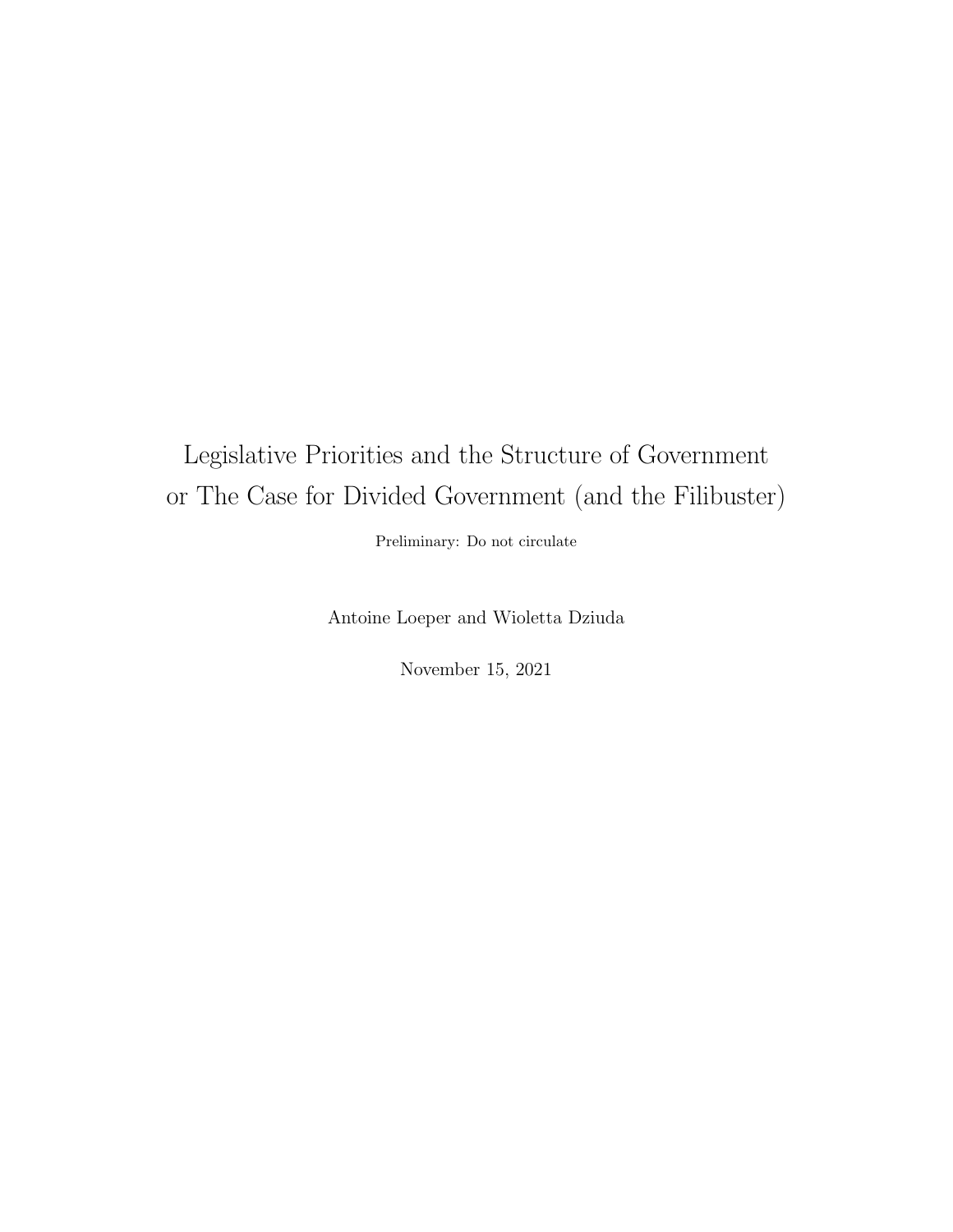#### Abstract

We propose a model in which two parties repeatedly legislate on two policy dimensions that differ in the degree of preference disagreement between the parties and the voter (e.g., consensual infrastructure and divisive taxation). A reform on either dimension can be socially more desirable depending on the circumstances. The parties face agenda constraint in that they legislate on at most one issue every period. Every period, the voter observes the policies implemented in the previous period and decides what government to elect. She can elected a unified government, in which one party legislates unilaterally, or a divided government, in which the power is shared.

We show that in each period, the voter elects a divided government in which the proposer power is held by the party more inclined to legislate on the divisive issue in that period. Divided governments constraint parties from excessive divisive reforms, which frees up the agenda constraint and allows the government to focus on consensual reforms. The allocation of the proposer power, however, assures that divisive reforms are more likely to occur whenever the voter benefits from them more than from a consensual reform. Interestingly, the electoral incentives provided by the voter's choice lead parties to moderate on the divisive dimension, further benefiting the voter.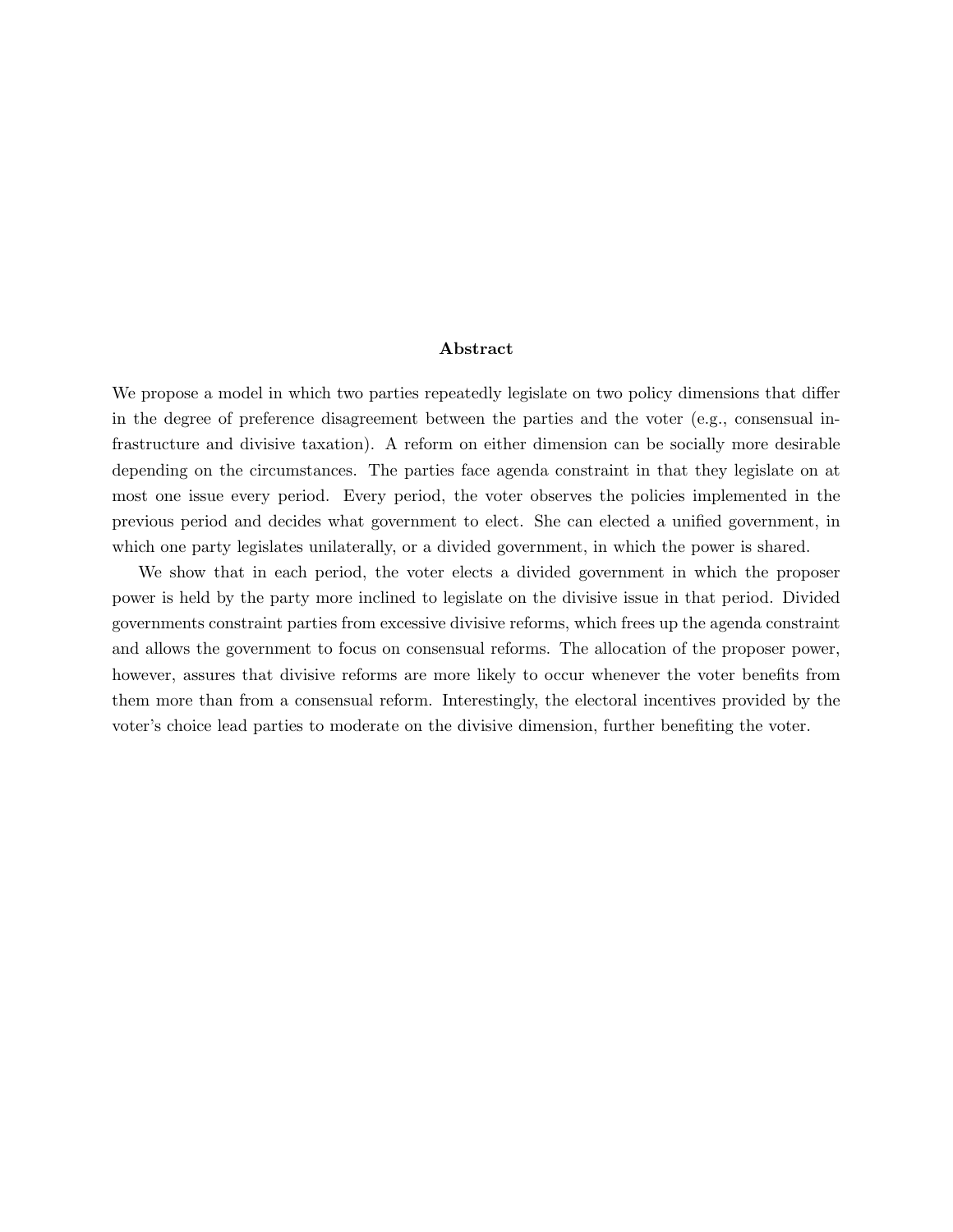Elizabeth Warren:

We've seen filibusters to block judicial nominations, jobs bills, political transparency, ending Big Oil subsidies - you name it, there's been a filibuster.

Mitch McConnell:

The Senate was created on purpose [...] to slow things down, to kill bad ideas, to force bipartisanship.

James C. Wright, 48th Speaker of the U.S. House of Representatives (1987 to 1989)

My two biggest competitors are the clock and the calendar. There are so many things I would like to do... The trouble is you have only so many weeks in the legislative year, and so many days in the legislative week, so many hours in the legislative day.

## 1 Introduction

The U.S. political system makes it possible for the voter to elect divided governments. Whenever the Senate is controlled by a different party than the House or the Presidency, both parties need to agree to implement major reforms. In addition, the institution of the filibuster all but assures that such an agreement is needed even if the same party controls all points of power. The virtues and vices of such a system have been debated since its inception. Recent debates centered mainly on the institution of the filibuster. Its proponents argue that the checks and balances built into the system foster bipartisanship even in times of heightened polarization. Certain reforms will not happen but only because, the argument goes, they are divisive. The virtue of power sharing is to prevent reforms that favor disproportionately one side of the political spectrum. Instead, power sharing induce parties to use their limited legislative time and resources on issues on which common interest exist (see McConnell's quote above). The opponents argue that in highly polarized times divided governments and power sharing lead to inefficient gridlock (see Warren's quote above).

These debates raise a number of issues. Do divided governments prioritize bipartisan over partisan reforms? Or do they lead to excessive gridlock? And if the latter is true, then why do voters frequently elect divided governments? And finally, would the voters benefit form an institutional change under which the party winning the majority of the votes unilaterally controls policy making?

We study those questions in a dynamic model of policy making. Overall, we find that the arguments of the proponents and the opponents of checks and balances both have merit: divided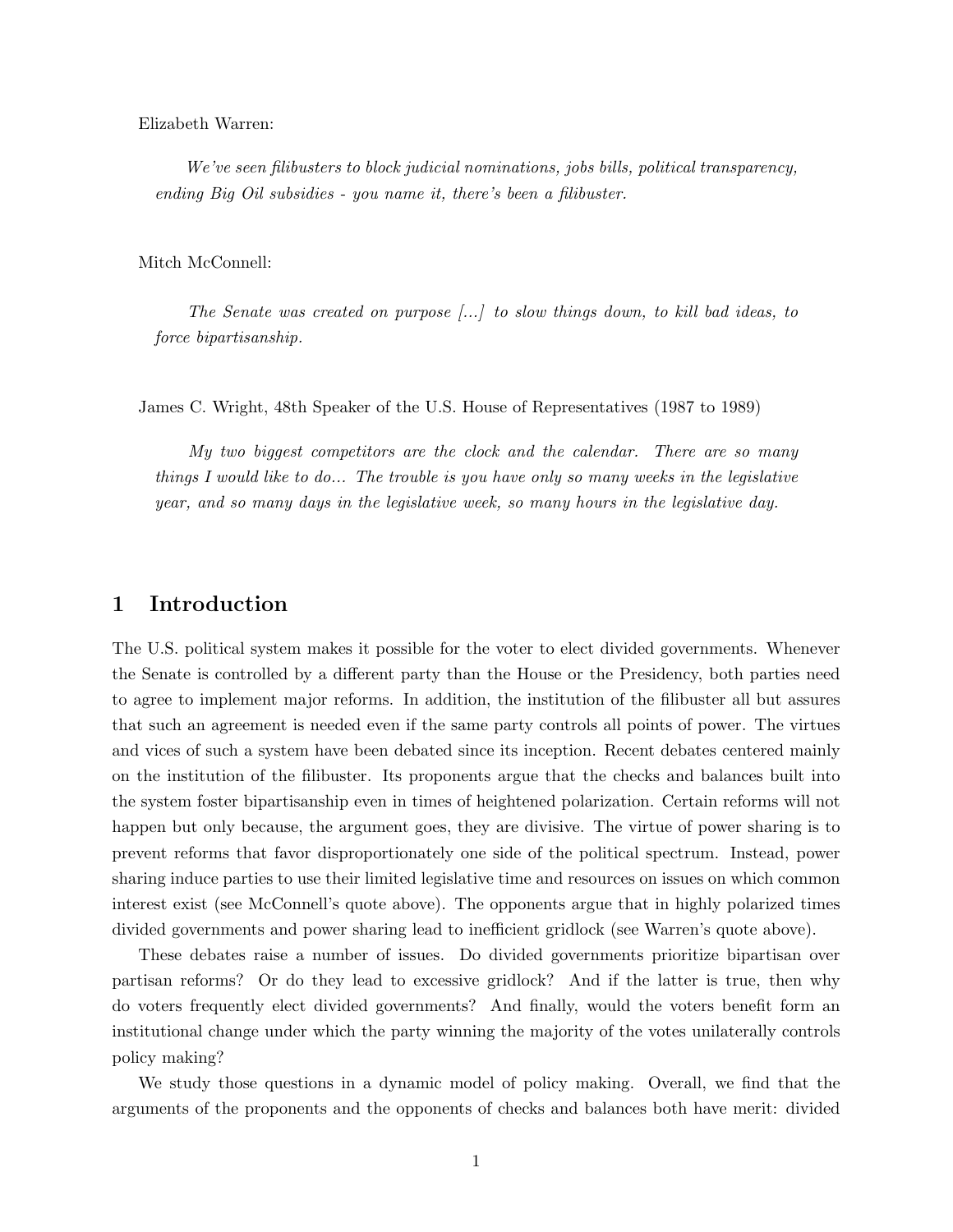governments lead to excessive gridlock on divisive issues, but this frees up their time to focus on more consensual reforms. However, the arguments of the proponents win: Voters elect divided governments if the political system allows them to do so and benefit from their ability to do so. This is because divided governments lead to ideological moderation (relative to institutions under which all governments must be unified) and induce parties to focus on consensual reforms.

We derive our results in a model in which two parties repeatedly decide on what policies to implement on two dimensions. The first dimension is consensual in that both parties and the voter always agree on its merits. This dimension stands for real-world issues on which partisan disagreement is likely to be small such as improving efficiency of administration, infrastructure, simplification of the tax code, responding to an external threat or a healthcare crisis.<sup>1</sup> The second dimension is divisive. Whether parties agree or disagree on the divisive dimension varies over time. This dimension stands for ideologically charged issues such as social or military spending, tax levels and progressively, redistribution, or immigration. Parties ideal policies on these issues depend on the economic and geopolitical circumstances, but one party is consistently to the left (we call it *left-wing*) of the other party (we call it *right-wing*) on these issues. For example, Republicans typically favor lower taxes than Democrats, but during a fiscal crisis even the former may realize the urgent need for increased taxation to avert a default.

A crucial albeit grounded in reality assumption about the policy making process is that parties face an agenda constraint: In each period, they can reform at most one dimension. This assumption reflects the fact that it takes time for the party to consult policy experts, gather all the stake holders and figure out how to get their approval, draft a bill, clear the legal hurdles, and explain the reform to the electorate in different media. Hence, the government in power can focus only on a subset of issues (Cox 2006, Cox and McCubbins 2007, Fong and Krehbiel 2018).

The game proceeds as follows. In each period, a government is formed. A government consists of an agenda setter and a veto player. Both responsibilites can be allocated to either party. When they are held by the same party, we say that the government is unified, in which case the party in power can unilaterally implement whatever reform it desires subject to the agenda constraint. When the agenda power and veto power are allocated to different parties, we say that the government is divided, in which case an agreement of both parties is needed to implement any reform.

We start our analysis by considering the case in which the type of the government in each period is chosen in an exogenous and random fashion. This case serves as a useful building block before we consider elections, but can be also a study of an independent interest if elections are decided by factors orthogonal to the ones analyzed in this paper. In this setting, we show that the agenda constraint makes parties become more ideological in their policy making. This means that they prioritize the implementation of policies that are in line with their typical ideology on the divisive dimension. Using a real-world reference, Democrats prioritize tax and spending increases and Republicans prioritize tax and spending decreases even when such policy positions

 $1$ The authors are aware that the last example seems strange at the moment of writing this draft, but be believe (or hope) that the heightened partisan disagreement over Covid response that occurred in the U.S. was an idiosyncratic occurrence related to the idiosyncratic nature of Trump's presidency.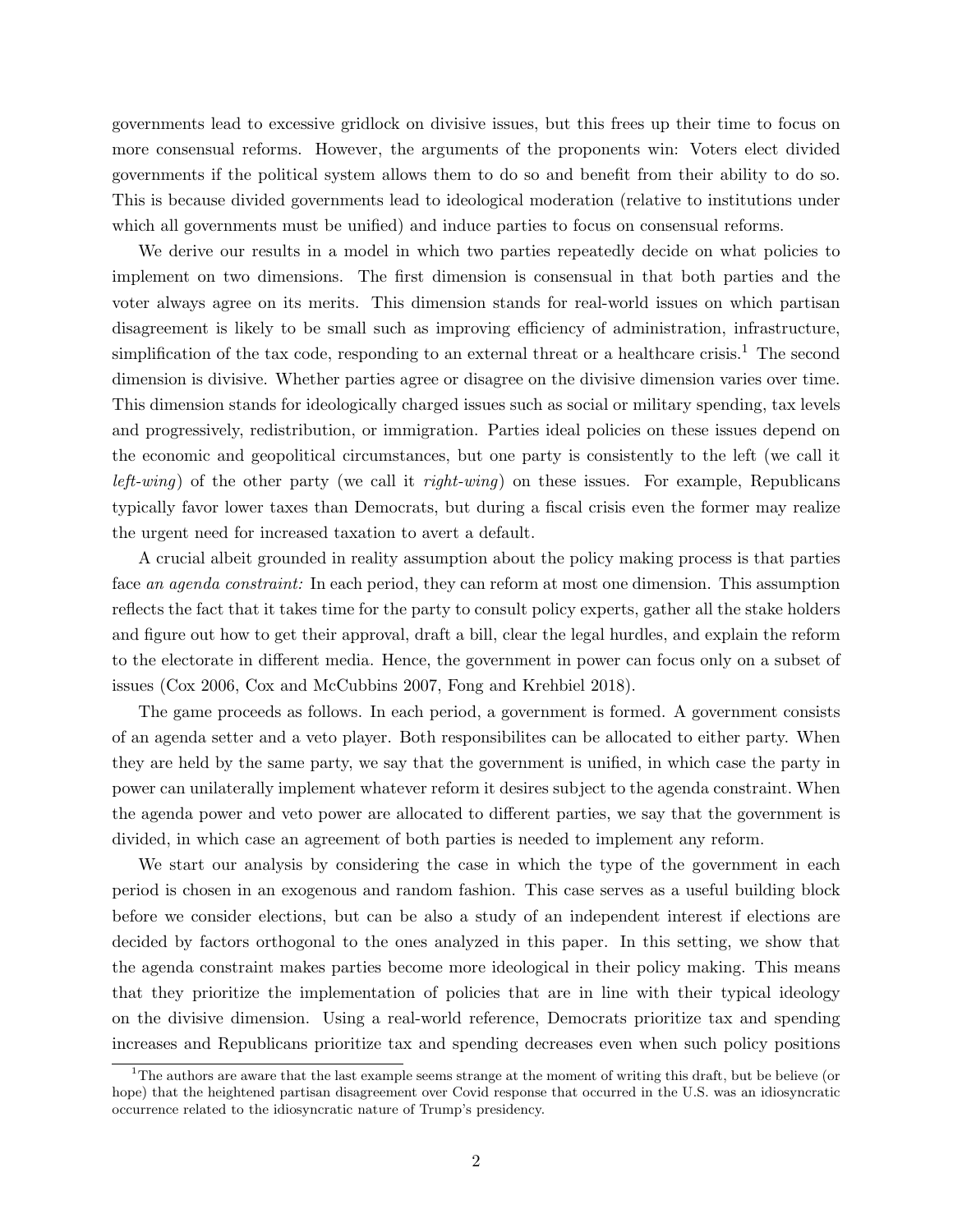are not justified by the current economic circumstances or consensual reforms on infrastructure and health emergency response are more pressing. The reason for such partisan behavior is as follows. When consensual reform is sufficiently more pressing than the divisive reform, any government focuses their attention on the former, necessarily neglecting the latter. In those circumstances, the agenda constraint implies that the status quo policy on the divisive dimension remains in place. Importantly, this inertia is on average less costly for a given party if the status quo on the divisive dimension matches the policy it prefers on average. Therefore, the expectations of such circumstances in future periods increases the incentives of the party currently in power to prioritize a divisive reform when the policy in place is not aligned with its typical ideology, sometimes at the expense of a more pressing consensual reform.

We show that the ideologization of policy making increases in the probability that future governments are divided. This is because when governments are divided, then even if the consensual reform is not pressing, parties may disagree on the divisive reform, and in such circumstances no divisive reform occurs. The expectation of such gridlock further increases parties' incentives to assure that the policy on this dimension matches what they typically prefer.

We next analyze the game in which the governments are elected by the voter. To build the intuition for the main result, we first consider the case in which elections operate under an institution in which the party receiving the voter's vote has a complete control over policy making. That is, the voter can elect only unified governments. In that case, we show that the voter appoints the party that is ideologically aligned with the current policy on the divisive dimension. Using the real-world analogy again, the voter elects a right-wing government when taxes (or social spending) are low and a left-wing government when taxes (or social spending) are high. The reason for this is as follows. The parties' tendency to align the policy on the divisive dimension with their typical ideology has an asymmetric effect on their policy making decisions depending on what policy is in place on that dimension. The party ideologically aligned with this policy is unlikely to implement a divisive reform, which sometimes conflicts with the voter's preferences on that policy dimension, but it leaves this party free to tend to the consensual reform if the latter is beneficial. In contrast, the party ideologically misaligned with this policy is eager to implement a divisive reform, which not only sometimes conflicts with the voter's preferences on that policy dimension, but also exacerbates the agenda constraint: this party is unlikely to focus on the consensual reform even if the latter is pressing. Thus, by electing the party ideologically aligned with the status quo on the divisive dimension, the voter protects herself from the latter inefficiency.

Interestingly, the voter's behavior has an additionally polarizing effect on the behavior of the parties. Since a leftist status quo on the divisive dimension assures that the left-wing party wins the next election, the left-wing party has an increased incentive to assure that a leftist policy is in place at the end of its tenure. Hence, the voter faces a dynamic commitment problem. By trying to avoid electing a party that will be focused on inefficient divisive reforms at the expense of more pressing consensual reform, she voter ends up with governments unwilling to pass such reforms when needed.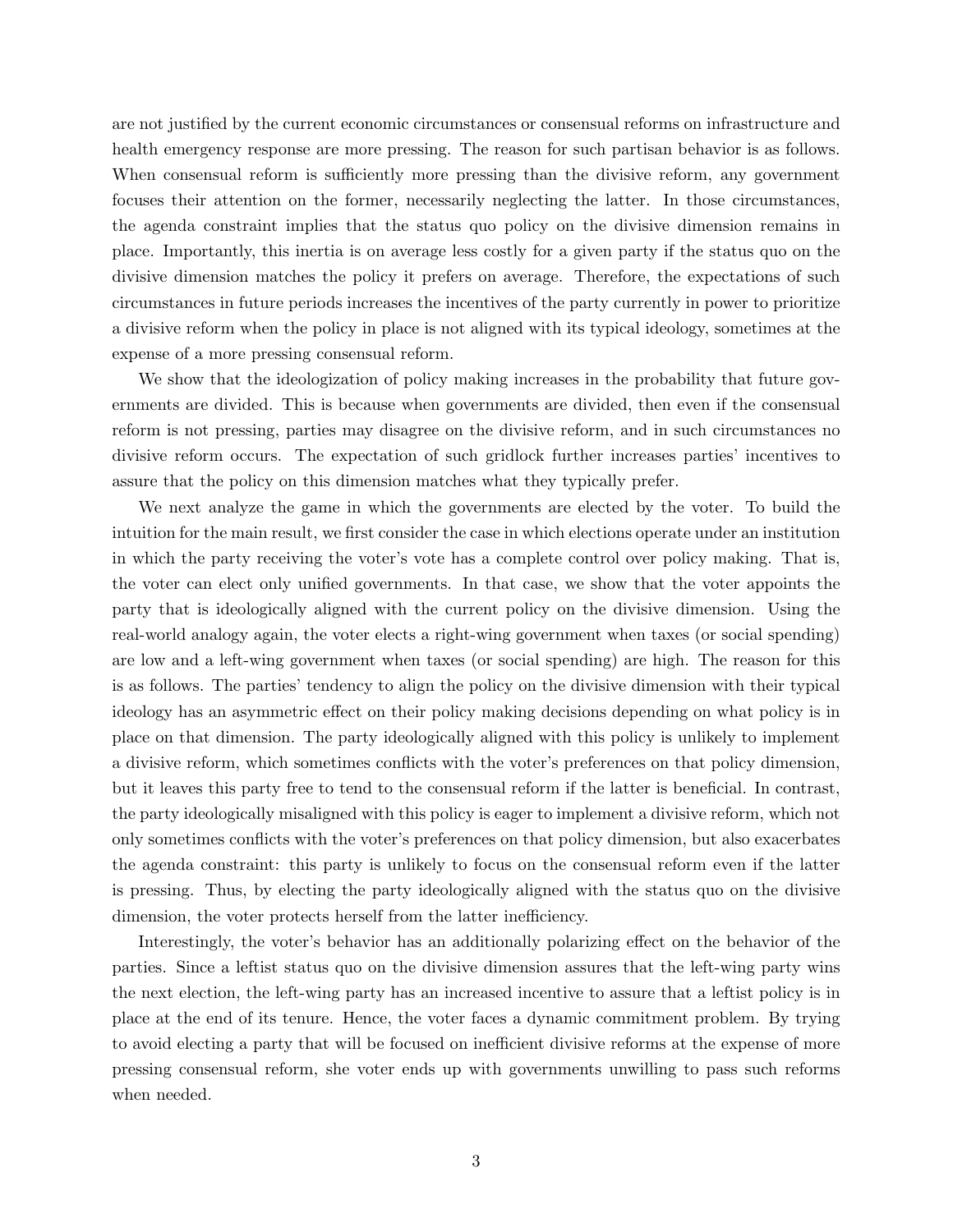Finally, we analyze the game in which the voter can elect any type of the government. That is, the government can be unified with either party in charge or divided with either party as the agenda setter. We show that in each period, the voter elects a divided government and gives the agenda power to he party more likely to reform the divisive issue. Such a choice serves a double purpose. By choosing a divided government, the voter protects herself from the danger that the party in power inefficiently focus its legislative activity on divisive reform at the expense of more pressing consensual reforms. By giving the proposer power to the party more inclined to reform the divisive dimension, the voter assures herself that such reform will occur if it is quite pressing.

Interestingly, in contrast to the case of exogenous governments, the voter's choice leads to parties behaving in a less ideological way than they would if the voter were restricted to unified governments. Since both parties are always in the government, they compete only for the agenda power. Since the voter gives it to the party more likely to reform the divisive dimension, each party has an incentive to ensure that the status quo on this dimension is not the policy the party typically prefers. Recalling the real-world analogy, Republicans have less incentive to defend lower taxes as voters will give them the proposer power only when taxes are high.

No governments are perfect when parties do not share voter's preferences, and our model shows that agenda constraints, power sharing, and elections further worsen political representation. And perhaps this may explain the general dissatisfaction with the current policy making in the U.S. Our model shows, however, that by choosing divided governments, the voters may be ensuring the least polarized policy making they can. Hence, institutions that allow voters to elect divided governments, despite still leading to frustrating outcomes, may benefit the voters.

## 2 Literature review

A number of papers have investigated the impact of a divided government on policy making. Most of them uses a static model in the spirit of the pivotal politics framework and model a divided government as an additional veto power (see, e.g., Krehbiel 1998, Tsebellis 2002, Brady and Volden 2006). In those papers, the main implications of a divided government is that the gridlock interval (i.e., the set of policies that are not changed because no Pareto improvement exists for the veto players) increases. Thus, they typically predict that a divided government leads to fewer important reforms. Our model extends their analysis by considering a multidimensional policy space with an agenda constraint, so a divided government affect not only whether a reform is implemented but also which kind of reform is implemented. Alesina and Rosenthal (1996) consider a one-dimensional spatial model in which voters vote for the presidency and the legislature, and assume that a divided government leads to more moderate policies. By considering a model with only two policies on each dimension, we assume away this moderating channel and provide an alternative rationale for the popular demand for divided government.

Our model can be viewed as providing a rationale for split-ticket voting, where citizens split their ballots between candidates of the two parties when voting for president and Congress. This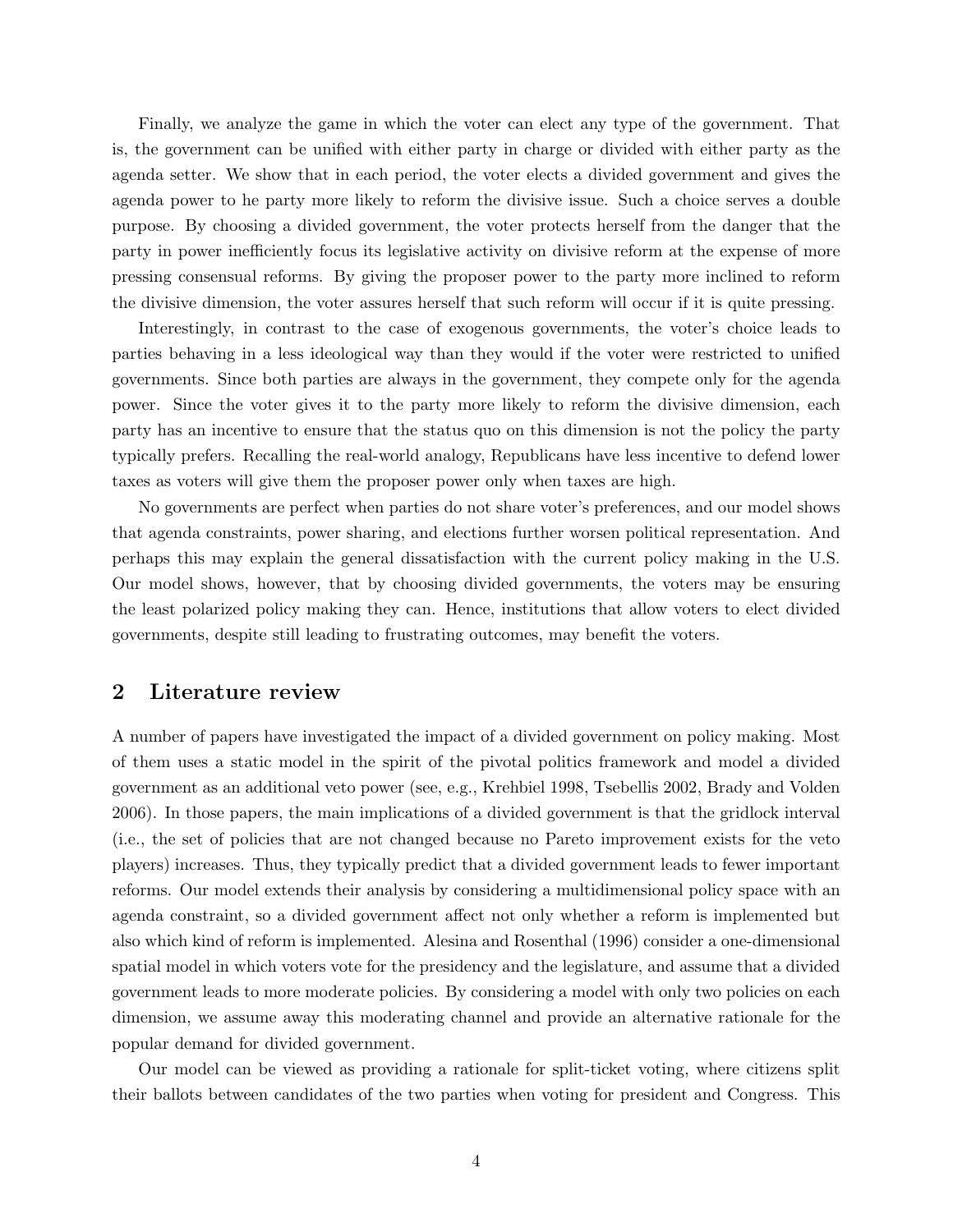electoral phenomenon has been documented and discussed by numerous political scientists in the U.S. (see, e.g., Jacobson 1990 or Fiorina 1991). The theory of split-ticket voting proposed in this paper departs from existing theories (see, e.g., Alesina and Rosenthal 1996 or Chari et. al. 1997) in that it models explicitly the impact of a divided government on the policy-making process, and it focuses on the impact of the government structure on legislative priorities: in our model, given that parties are symmetrically located around the voter, in the absence of an agenda setting constraint, the voter is indifferent between all types of governments.

A central assumption of our paper is that in any given period, the government, even if unified, cannot reform all the policy dimensions it would like to. A number of papers in political science have argued that in modern democracies, plenary time in the legislature is a very scarce resource, and as a consequence, only so many bills can be proposed for a final passage vote. Cox (2006) goes so far as to claim that the most important features of modern legislatures (specialized agenda-setting offices such as committees, speakership, parties) "arise as a response to the scarcity of plenary time". Most of this literature investigates how the scheduling power is allocated and constrained in the U.S. or in European parliamentary democracies (see, e.g., Martin 2004 or Cox and McCubbins 2007). Giannetti et. al. (2016) find empirical evidence that when setting parliamentary calendars, parties treat differently divisive and more consensual issues. A few papers try and model formally how the scheduling power is exercised within a given term, either by a unitary actor (Cox and McCubbins 2007, Chapter 9 and Appendix 2) or through voting (Patty and Penn 2008). These papers do not consider the impact of the current legislative agenda on future elections and legislative decisions, and do not allow for veto players.

Most closely related to this paper, Chen and Eraslan (2017) consider a two period model of policy making in which, as in this paper, only one policy can be changed in a given period. They assume an exogenous government that can randomly change between the first and the second period. Chen and Eraslan (2017) analyze the strategic implications of the dynamic linkage implied by agenda constraint. Their focus is different in that the degree of polarization is assumed to be the same across policy dimensions—in other words, all policies are equally divisive—and preferences are assumed to be constant across policy periods. Because of the latter assumption (and the assumption that a policy change implemented in the first period cannot be revised in the second), parties behave strategically only when the government is divided. Moreover, by assuming an exogenous government, they do not take into account the impact of the policy decision in a given period on the elections in the next period.

Farther afield, this paper is related to the political economy papers that assume that policy change is costly (see, e.g., Loeper and Dziuda 2021 and the references therein). By looking at a two dimensional model with agenda constraint, the present paper can be viewed as providing a theoretical foundation for the cost of policy change. Formally, the game studied in this paper is strategically similar to a model with only one policy dimension—the divisive policy—with a random cost of policy change which, in the language of the present model, is simply the opportunity cost of not being able to implement  $y_t = A$ . The two games are strategically equivalent when the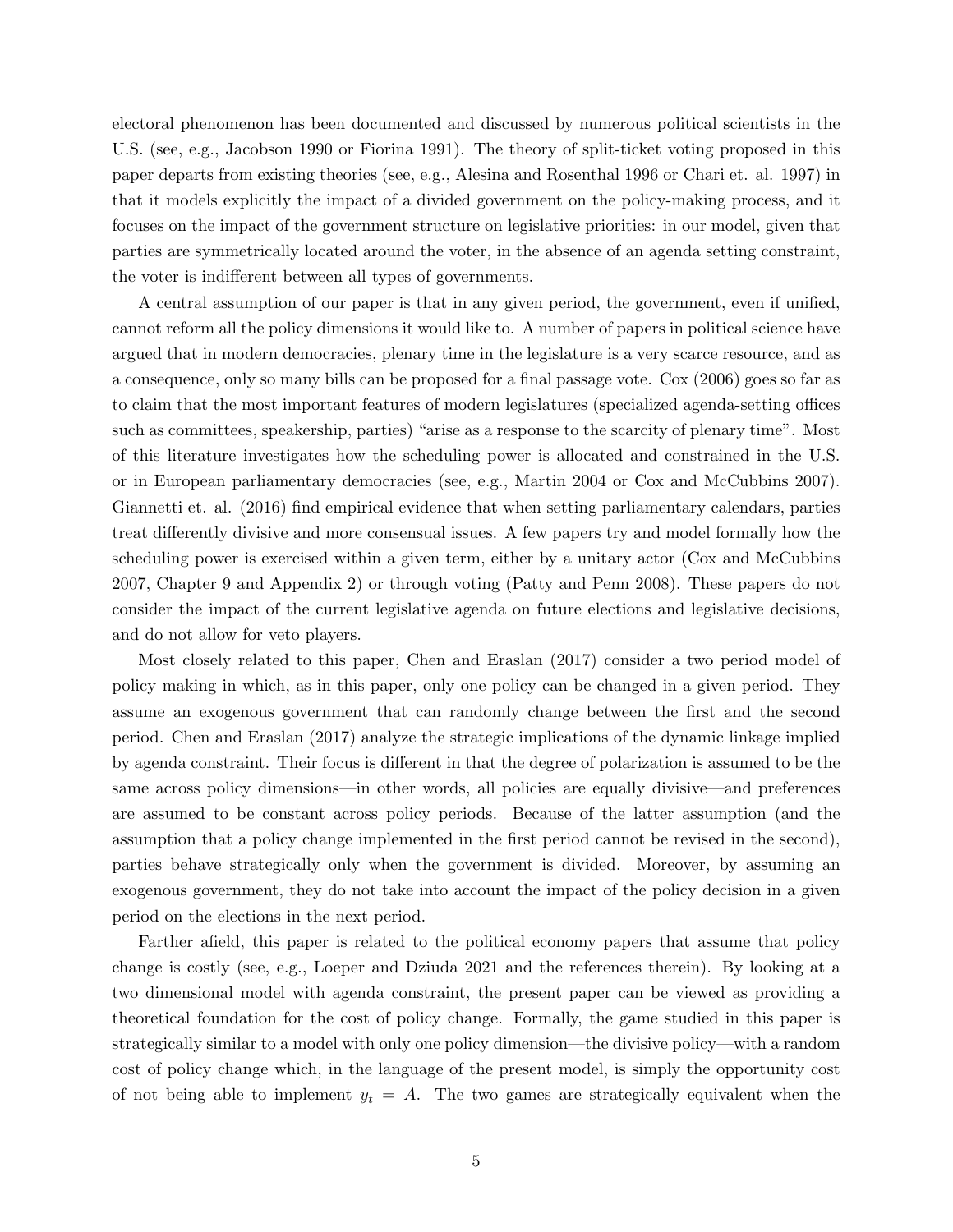government is always united. When the government is divided, the two games are not strategically equivalent because by proposing a divisive reform, the agenda setter can sink the cost of policy change: if the other party vetoes it, the agenda setter cannot then implement  $y_t = A$ .

# 3 The Model

#### Players

There are three players: a representative/median voter m (she) and two parties l and r (it). We use  $i \in \{l, m, r\}$  to denote a generic player and  $p \in \{l, r\}$  to denote a generic party. The players interact in discrete time over infinitely many periods.

#### Policy space and policy change

There are two policy issues that may need attention every period. We call the first issue *divisive* and the second issue consensual. This choice of terminology will be come clear when we define the payoffs below, but the divisive issue can be thought of as an ideologically-charged/hot-button policy on which parties may have different preferences. Possible examples of divisive issues include tax policy, social spending, certain aspects of immigration policy, and regulation of business. The consensual issue can be thought of as a policy dimension that is less ideologically-charged. For example, it could be an investment in infrastructure, a technical reform such as modernization of the administrative state, a simplification of the legal code, or a reaction to a foreign military threat or a public health crisis.

So the legislative landscape in period t is described by a policy tuple  $(x_t, y_t)$ , where  $x_t$  denote the policy in the divisive and  $y_t$  the policy in the consensual dimension. For tractability and simplicity, a policy in each dimension can take only two values:  $\{L, R\}$  for the divisive dimension and  $\{N, A\}$ for the consensual dimension. Formally, the policy space is  $X = \{(x, y) : x \in \{L, R\}, y \in \{N, A\}\}\.$ We discuss the benefits and limitations of the restriction to binary policies later.

Consistent with most of policy making, we model a divisive policy as continuing in the sense that policy  $x_t$  implemented in a given period t becomes the status quo  $q_{t+1}$  for the following period  $t+1$ . In contrast, the status quo policy on the consensual dimension is always  $N$ . As we discuss below, all our qualitative findings hold if the consensual policy is continuing as well, though additional (and somewhat contrived) equilibria may arise. Hence this assumption simplifies the exposition of the results. This assumption, however, can also be thought as reflecting the one-off nature of some political actions on consensual dimensions where the reform resolves the current issue (e.g., dealing with a state of emergency), or that non-ideological reforms are rarely repealed, but the need for new non-ideological reform might arise stochastically in every period. So one can think of there being a series of independent consensual reforms, one for each period.

#### Timing, election, and policy-making

Each period t starts with a status quo  $q_t \in \{L, R\}$  on the divisive policy dimension. At the beginning of each period, an election is held in which the government  $g_t$  is chosen, where  $g_t$ determines the allocation of the agenda power and the veto power among the two parties. For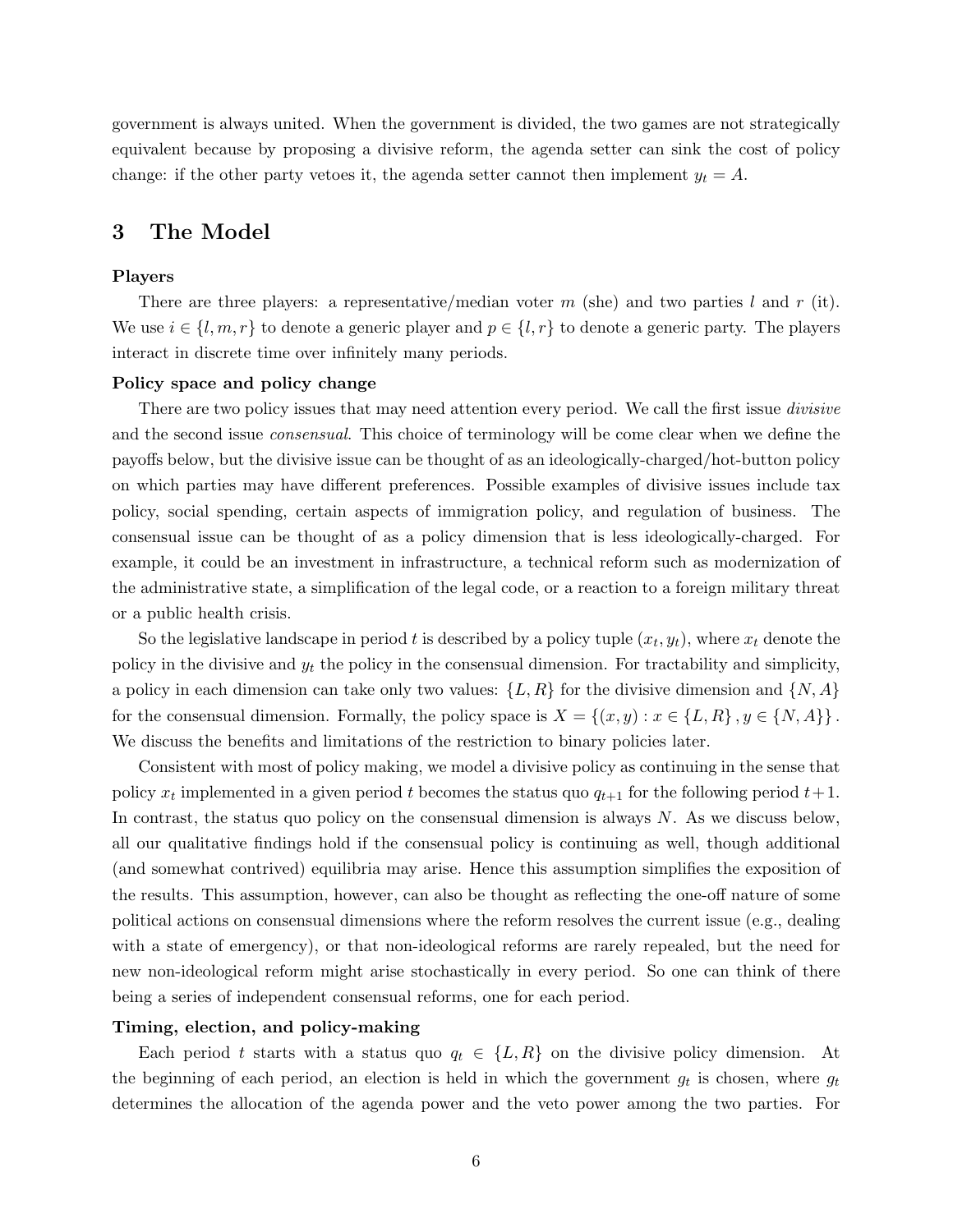any  $a, v \in \{l, r\}, g_t = av$  refers to the government in which party a has the agenda power and party v has the veto power. If  $a = v$   $(a \neq v)$ , we say that the government is unified (divided). In the basic version of the game, which is denoted by  $\Gamma^{ExGvt}$ ,  $g_t$  is drawn exogenously from an i.i.d. distribution which is independent of the status quo. For any government  $av \in \{ll, lr, rl, rr\}$ , let Pr  $(av)$  denote the probability that  $g_t = av$ . We restrict attention to symmetric distributions. That is, let  $Pr(DG) \in [0,1]$  be the probability that the government is divided, that is,  $a \neq v$ , and assume that  $Pr (ll) = Pr (rr) = \frac{1 - Pr(DG)}{2}$  and  $Pr (lr) = Pr (rl) = \frac{Pr(DG)}{2}$ . In the game  $\Gamma^{EnGvt}$ , both the proposer and the veto player are chosen by the voter instead.

After the government is formed, the state of nature  $(\theta_t, \zeta_t) \in \mathbb{R}$  is realized and observed by the parties. The state of nature determines players' period preferences over the policy vectors. The party with the agenda power proposes a policy vector  $(x_t, y_t)$ , and the party with the veto power either approves the proposal or vetoes it. If the party with veto power approves the proposal, the proposal is implemented, otherwise the policy  $(q_t, N)$  is implemented. The policy implemented on the divisive dimension  $x_t$  becomes the status quo  $q_{t+1}$  for the next period.

Consistent with reality, we assume that the government is subject to the agenda constraint. That is, in each period, the government can change a policy on at most one issue. Formally, this means that in each period, the proposer has only three options: propose no reform—i.e.,  $(x_t, y_t) = (q_t, N)$  propose a divisive reform-i.e.,  $(x_t, y_t) = (\neg q_t, N)$  or propose a consensual reform—i.e.,  $(x_t, y_t) = (q_t, A)$ .

#### Payoffs

Players maximize the expected discounted sum of their period payoffs, where  $\delta \in (0,1)$  denotes the common discount factor. In every period  $t$ , the period payoff of player  $i$  depends on the policy vector  $(x, y) \in \{L, R\} \times \{A, N\}$  and the realization  $(\theta, \zeta) \in \mathbb{R}^2$  of the payoff state  $(\theta_t, \zeta_t)$ . It is given by

$$
U_i(\theta, \zeta, x, y) = (\theta + b_i) 1_{x=R} + \zeta 1_{y=A}.
$$
\n(1)

So the payoffs from policies L and N are normalized to 0, and  $\theta_t$  affects the period t payoff that players derive from policy  $x_t = R$ , whereas  $\zeta_t$  affects the period t payoff that players derive from policy  $y_t = A$ . The two additively separable terms on the R.H.S. of (1) corresponds to the payoff from policy x and y respectively. W.l.o.g., the payoffs from policies L and N are normalized to 0, and the realization of  $\theta_t$  affects the relative payoff that players derive from policy  $x_t = R$ , whereas the realization of  $\zeta_t$  affects the relative payoff that players derive from policy  $y_t = A$ . We further assume that  $b_r = -b_l \equiv b > 0$  and  $b_m = 0$ . The payoff function in (1) implies that players' period preferences are aligned over y but not over x. Party r is more rightist than the voter, and the latter is more rightist than party  $l$  in the following sense: whenever r's and m's preferences disagree, r prefers R and m prefers L, and when l's and m's preferences disagree, l prefers L and m prefers R. We say that party  $r$  is *ideologically aligned (misaligned)* with policy  $R$  (policy  $L$ ) and vice-versa for party l.

The payoffs from various policies are assumed to vary over time to capture the stochastic nature of the challenges that a government may face, such as changing economic or social conditions,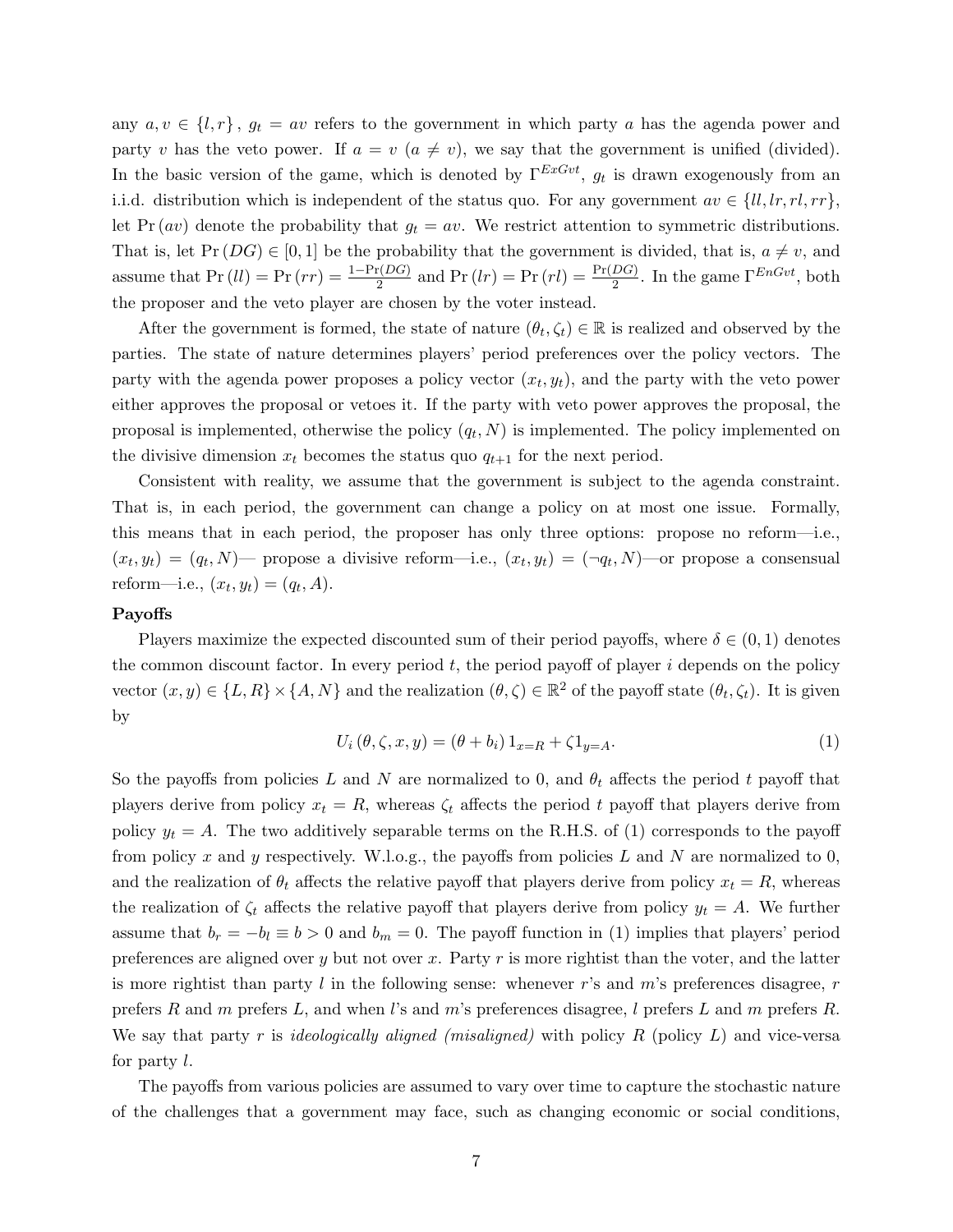external threats, new information or simply vagaries of public opinion. The payoff function (1) assumes that players always agree on which policy is better on the consensual issue, and they may also agree on the divisive issue. For example, both parties and the voter may agree that higher taxes are needed to avert a default during a fiscal crisis or that higher spending is warranted during a recession or public health crisis, although they may prefer different policies in normal times.

#### The information structure

Let F be the c.d.f. of the state variables and let f be the corresponding p.d.f. We assume that the distribution of  $\theta$  is symmetric around 0 so that parties are symmetric vis-a-vis the voter. In addition, we assume that ex ante, under either status quo, each reform is equally likely to be preferred by the voter. Hence, we assume that for all  $\zeta \geq 0$ ,  $f(\theta, \zeta) = f(-\theta, \zeta) = f(\zeta, \theta)$ . These assumptions allow for existence of symmetric equilibria which we focus our attention on for tractability.

#### The equilibrium concept

As is standard in the dynamic voting literature, we restrict attention to subgame perfect equilibria in which players use Markov strategies. Henceforth, we refer to a Markov strategy (profile) simply as a strategy (profile), and to a Markov subgame perfect equilibrium simply as equilibrium.

The strategy of a player is Markov if in every period t, the strategy of each player depends on the history only via the payoff relevant variables. When the voter chooses  $g_t$ , the payoff relevant variables are the current status quo  $q_t$ . When the agenda setter chooses its proposal, the payoff relevant variables are the current status quo  $q_t$  and the state of nature  $(\theta_t, \zeta_t)$ . When the veto player decides whether to veto a divisive reform, it has the power to choose between implementing  $(L, N)$  or  $(R, N)$  so its decision depends only on  $\theta_t$ . When the veto player decides whether to veto a consensual reform, it has the power to choose between implementing  $(q_t, N)$  or  $(q_t, A)$ , so its decision depends only on  $\zeta_t$ .

#### Discussion of assumptions

Perhaps the starkest assumption in our model is the restriction to two policy choices in each dimension. This assumption is completely without loss of generality on the consensual dimension: since all parties agree on that dimension, if they choose to reform this dimension, they will always select the optimal policy in this dimension. Hence, A simply denotes the optimal choice on the consensual issue at hand, and all other alternatives can be safely ignored. The restriction to two alternatives on the divisive dimension warrants a bit more explanation. We make this assumption mainly for tractability's sake: dynamic stochastic models with continuum of alternatives are notoriously hard to solve and even the existence of an equilibrium is hard to establish.<sup>2</sup> One may worry about the robustness of our results to this assumption though, but we can offer the following assurances. First, by not allowing the parties to compromise on the divisive dimension in the form of choosing a policy in between  $L$  and  $R$  we stack the deck against the divided government. In particular, our assumption rules out the assumption that divided governments lead to policy moderation (Alesina and Rosenthal 1996), so our finding about the virtues of this type of government

 ${}^{2}$ Even solving a two-period model presents serious technical difficulties.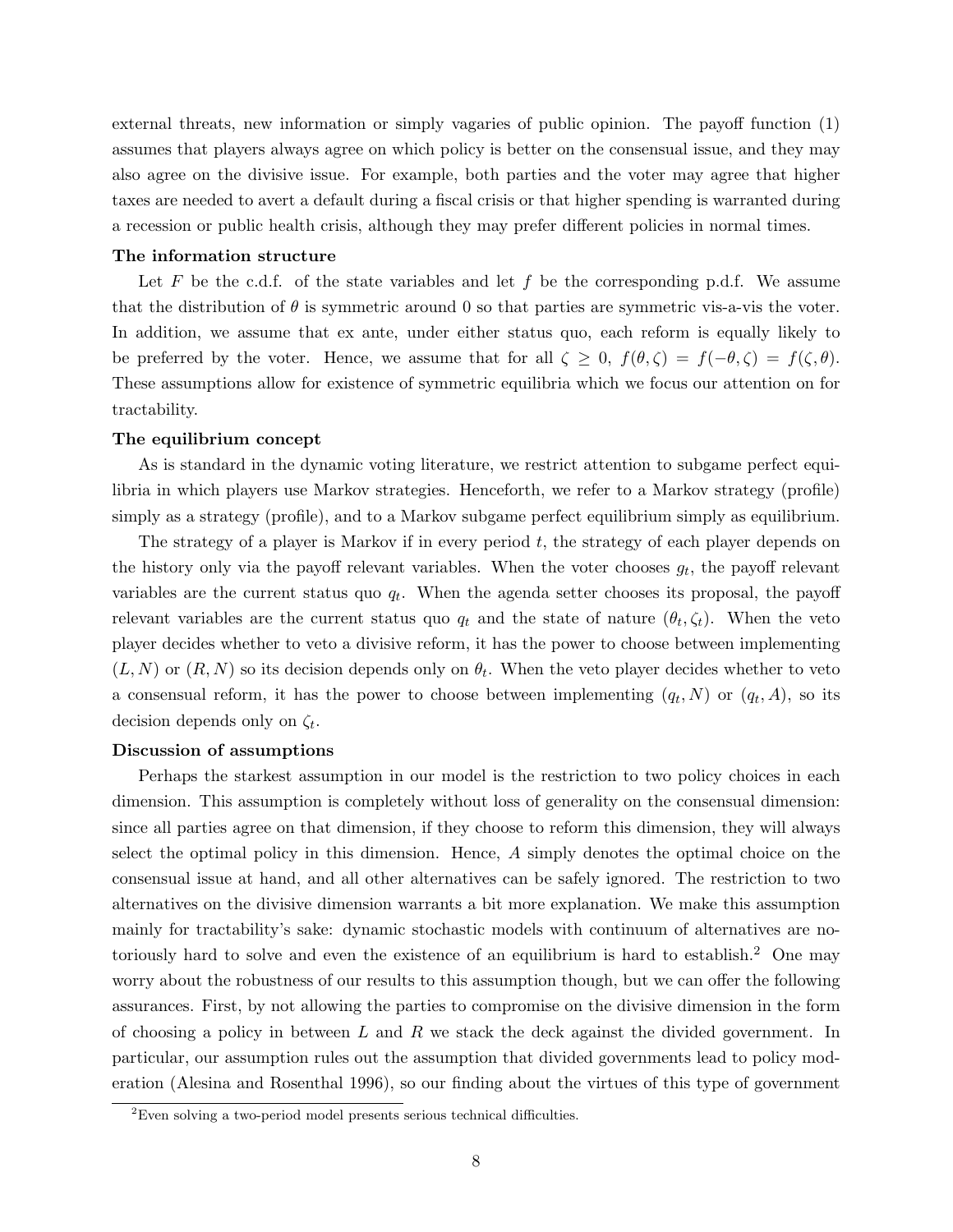are orthogonal to this channel and thus novel and arguably more surprising. Second, our results rely on the fact that the institutions and constraints of the policy making procedure affect the parties' behavior on the divisive policy dimension. Specifically, the opportunity cost of changing the divisive policy implied by the agenda constraint, and the veto threat on the divisive reform under a divided government both make parties behave in a more polarized manner. In technically related papers (Dziuda and Loeper 2016 and Loeper and Dziuda 2021), we study dynamic models with a single (divisive) policy dimension but with each of these two features separately—a divided government without agenda constraint in Dziuda and Loeper (2016), and a unified government with a fixed cost of policy change in Loeper and Dziuda (2021)—and show that the effects of veto threats and reform costs on policy makers' behavior are qualitatively similar even if compromise alternatives are available.

## 4 Parties' Equilibrium behavior

#### 4.1 Preliminaries

Let us start by illustrating players' sincere preferences, as the proof of most of the results that follow can be easily described using a visual representation of the preferences. Suppose that in some period the status quo on the divisive dimension is L. Players do not benefit from a consensual reform when  $\zeta$  < 0. In that case, player i benefits from a reform on the divisive issue only if this player's payoff from R is positive, which happens when  $\theta_i + b_i > 0$ . When  $\zeta > 0$  but  $\theta_i + b_i < 0$ , then player i benefits only from the consensual reform. When  $\zeta > 0$  and  $\theta_i + b_i > 0$ , player i benefits from either reform, but she benefits more from the consensual reform when  $\zeta > \theta_i + b_i > 0$ , while she benefits more from the divisive reform when  $\theta_i + b_i > \zeta > 0$ .

Figure 1 below illustrates the sincere preferences of the players over policies as a function of the state. The red lines delineate the state space into various regions in which the ranking of party r over different reforms changes. The vertical (partly solid partly dashed) line divides the state space into  $\theta$ 's for which r prefers to leave L in place (to the left of this line) and  $\theta$ 's for which r prefers to change the divisive policy to R (to the right of this line). The sloping solid red line divides the states in which the consensual reform is beneficial into states for which party  $r$  prefers the consensual reform to the divisive one (to the left) and states in which it prefers the divisive reform to the consensual one (to the right). In the former sets of states we say that the consensual reform is more pressing for party l. The Black lines divide the state space in the same way for the voter and the blue lines for party l.

One can easily map those preferences into policy choices that would arise for different governments if parties chose reforms based on their sincere preferences. These are the choices that would obtain if there were no dynamic considerations.

Figure 1 demonstrates that when the consensual reform is not desirable, there is a range of  $\theta$  for which parties disagree on whether reforming the divisive dimension is desirable. One can see that for half of those states, the voter agrees with party l and half with party r. When the consensual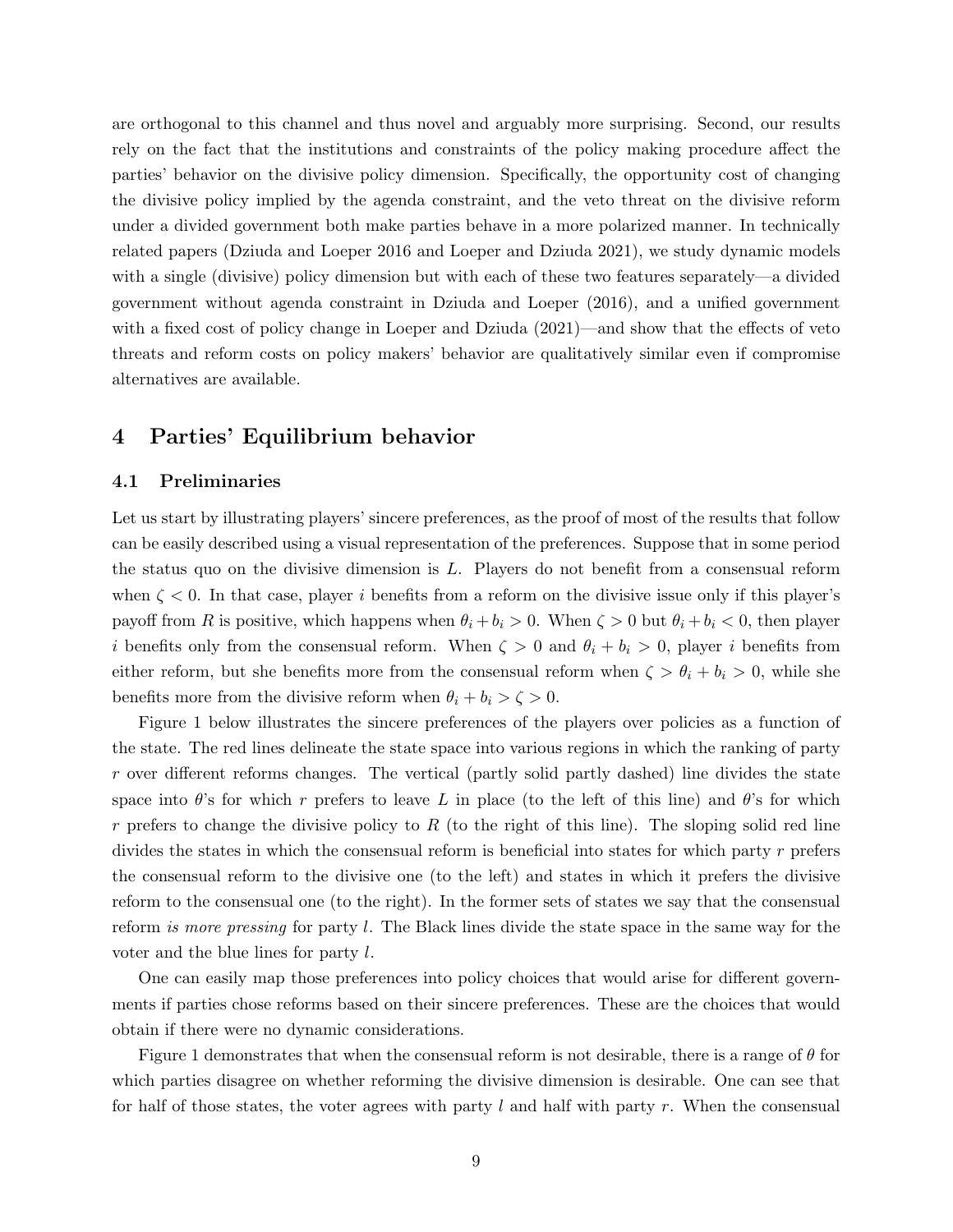reform is desirable the parties and the voter may disagree on which reform to favor. For the states to the left of the black sloping line, the voter favors the consensual reform and hence agrees with party l, while to the right of the black sloping line, the voter favors the divisive reform and hence agrees with party r.



Finally, it is worth pointing out that our assumption on f implies that the distribution of the states is symmetric with respect to the  $\zeta$ -axis as well as with respect to the 45 degree line, which also corresponds to the line delineating voter's ranking over the divisive and the consensual reform.

#### 4.2 Dynamic preferences

To determine the equilibrium behavior of  $\Gamma$ , the first step is to derive parties' continuation payoff from implementing the different policy vectors, given equilibrium continuation play. To that end, we introduce the following notation.

**Notation 1** For each game,  $\Gamma^{ExGvt}$  and  $\Gamma^{EnGvt}$ , any  $q \in \{L, R\}$ ,  $(\theta, \zeta) \in \mathbb{R}^2$ ,  $(x, y) \in \{L, R\} \times$  $\{N,A\},$  and any stationary strategy profile  $\sigma\colon$ 

- a.  $W_i^{\sigma}(q)$  denotes the expected continuation payoff of player i from period t onwards conditional on  $q_t = q$  and continuation play  $\sigma$ .
- b.  $V_i^{\sigma}(\theta, \zeta, x, y)$  denotes the expected continuation payoff for player i from a period t onwards from implementing policy  $(x_t, y_t) = (x, y)$ , conditional on  $(\theta_t, \zeta_t) = (\theta, \zeta)$  and continuation play  $\sigma$ .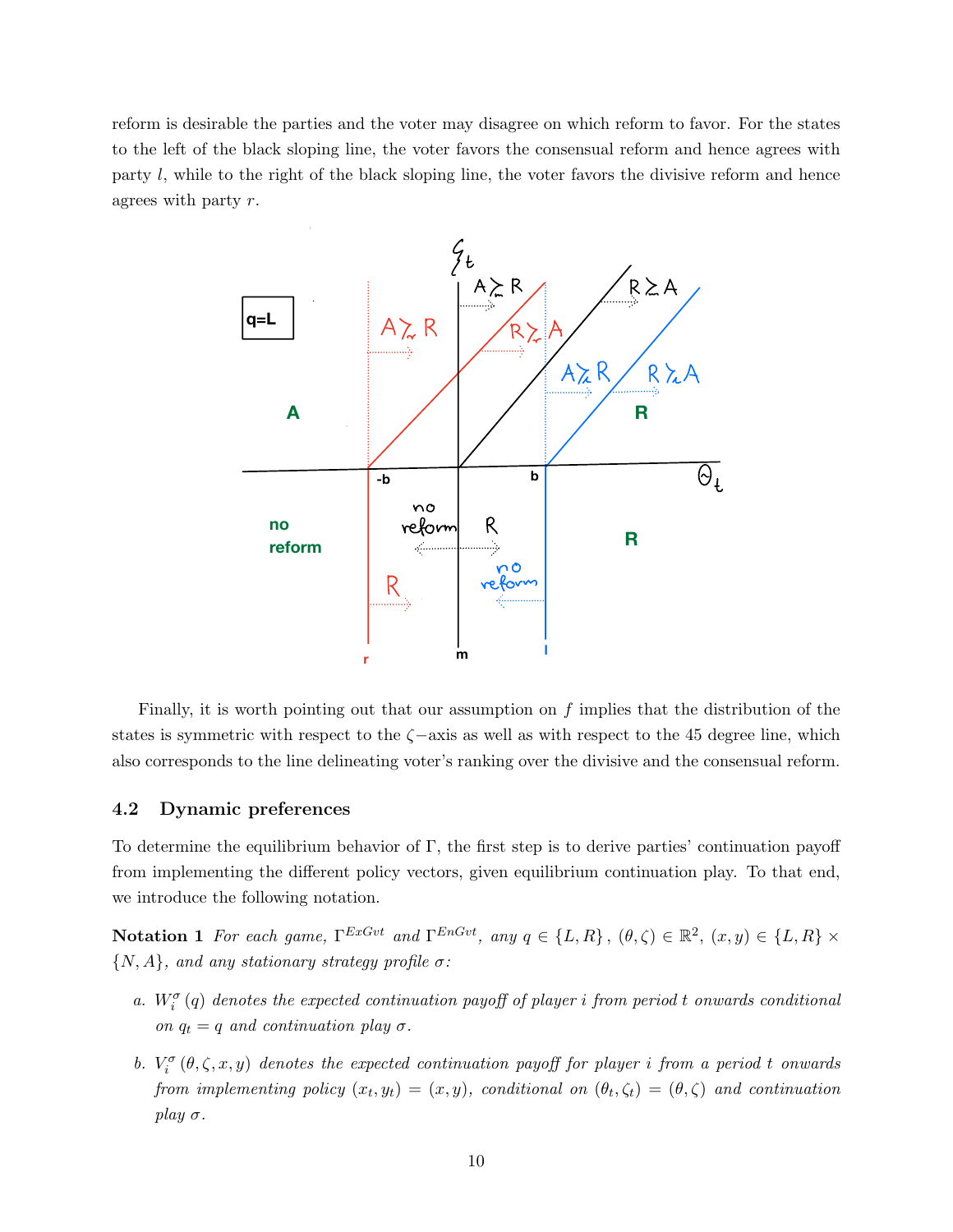That is,  $W_i^{\sigma}(q)$  describes the continuation payoff of player i that it expects at the beginning of a period, before the payoff state is realized and the election takes place. At that stage in the game, the only payoff relevant variable is the status quo q on the divisive dimension. Hence,  $W_i^{\sigma}(q)$  is a scalar. When party *i* decides which policy to implement in a given period, it evaluates its current payoff from various policy reforms plus the continuation payoff it expects from the resulting policy on the divisive dimension if players follow  $\sigma$  thereafter. This logic allows us to formulate the following lemma.

**Lemma 1** In each game,  $\Gamma^{ExGvt}$  and  $\Gamma^{EnGvt}$ , for any stationary strategy profile  $\sigma$ ,  $(\theta,\zeta) \in \mathbb{R}^2$ ,  $(x, y) \in \{L, R\} \times \{N, A\}$ , the continuation payoff satisfies

$$
V_i^{\sigma}(\theta, \zeta, x, y) = (\theta + b_i + d_i^{\sigma}) \times 1_{x_t = R} + \zeta \times 1_{y_t = A} + C,
$$
\n(2)

where the constant C does not depend on  $(\theta, \zeta, x, y)$ , and

$$
d_i^{\sigma} \equiv \beta \left( W_i^{\sigma} \left( R \right) - W_i^{\sigma} \left( L \right) \right). \tag{3}
$$

If  $\sigma$  is an equilibrium of either game, then

$$
b_l + d_l^{\sigma} < b_m + d_m^{\sigma} < b_r + d_r^{\sigma}, \tag{4}
$$

and parties behave as if they were myopic but with the preferences described by  $(2)$  instead of  $(1)$ .

Lemma 1 shows that for any stationary continuation play  $\sigma$ , the continuation payoff function  $V_i^{\sigma}$  has the same form as the period payoff function  $U_i$  as defined in (1), but the bias  $b_i$  in  $U_i$  is replaced by  $b_i + d_i^{\sigma}$  in  $V_i^{\sigma}$ . Note that  $d_i^{\sigma}$  can be viewed as an ideological bias shifter, and (3) implies that  $d_i^{\sigma}$  reflects *i*'s preferences for having status quo R relative to L for the next election cycle. R

Lemma 1 implies that in any equilibrium parties behave as if they were myopic but their ideological bias  $b_i$  was shifted by  $d_i^{\sigma}$ . Inequalities (4) imply that in equilibrium the ideological ordering of the players is preserved. To characterize an equilibrium therefore it suffices to characterize the triple  $(d_l^{\sigma}, d_m^{\sigma}, d_r^{\sigma})$ . Note that in any symmetric equilibrium,  $d_l^{\sigma} = -d_r^{\sigma}$ . So if  $d_r^{\sigma} = -d_l^{\sigma} > 0$ , then parties become more ideological on the divisive dimension, which would be reflected by the red and blue lines in Figure 1 moving away from each other and from the voter's correspond lines. If  $d_r^{\sigma} = -d_l^{\sigma} < 0$ , then parties become less ideological on the divisive dimension, which would be reflected by the red and blue lines in Figure 1 moving towards each other and towards the voter's correspond lines.

Note that in equilibrium, each party's ranking in period  $t$  over the different reforms as reflected by (3) does not depend on the structure of the government in t. Parameter  $d_p^{\sigma}$  depends only on the expectations of how the current status quo on the divisive dimension affects future outcomes, which may depend on the structure of the future governments, but does not depend on what government is in place in t.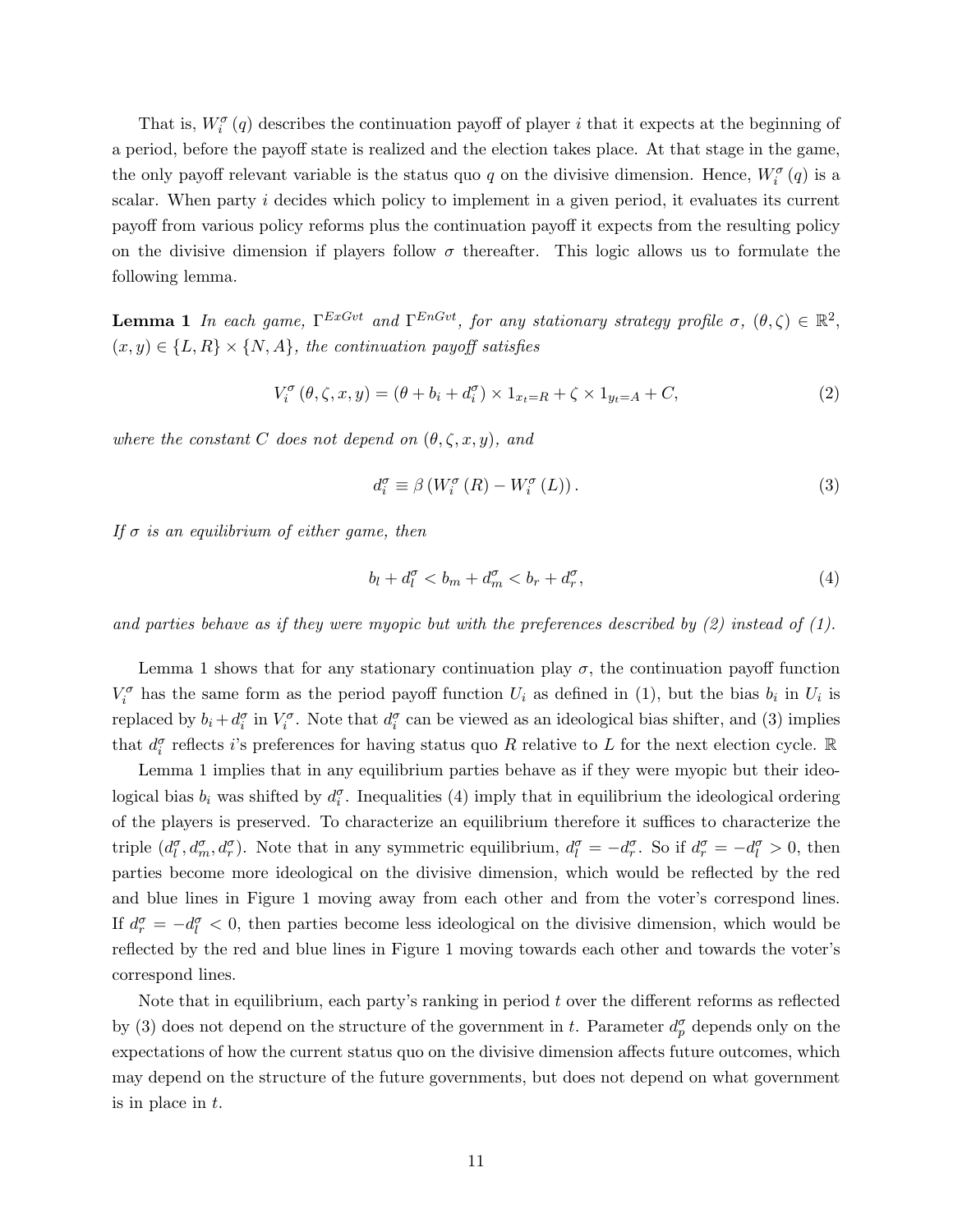### 5 Exogenous governments

We start by analyzing the game  $\Gamma^{ExGvt}$ , that is, the game in which the identity of the proposer and the veto player is determined exogenously. This analysis serves as a useful building block for the analysis of  $\Gamma^{EnGvt}$ , but is interesting in its own right. In reality, elections are likely to be affected by other factors (e.g., valence of the candidates, ideological swings of the electorate) than the desire to select the government that is more likely to prioritize the correct reform.

Proposition 1 below states that in equilibrium, parties behave as if they were more ideologically distant than what they actually are. That is, when choosing policies, the bias of  $l$  in favor of  $L$  and the bias of r in favor of R are larger that  $b_l$  and  $b_r$ .

**Proposition 1** In any symmetric equilibrium  $\sigma$  of  $\Gamma^{ExGvt}$ ,

$$
d_l^{\sigma}<0
$$

Moreover,  $d_r^{\sigma}$  increases and  $d_l^{\sigma}$  decreases in Pr(DG), i.e., in the probability that the government is divided.

The first part of Proposition 1 has immediate implications for policy making and prioritization. Consider a period in which the status quo on the divisive dimension is  $L$ . In that case, Proposition 1 implies that party l is less willing to reform the divisive dimension than it would be if it followed its sincere preferences. As a result, it prioritizes the consensual reform if the latter is beneficial or implements no reforms if the latter is not. That is, there are states in which party  $l$  finds a divisive reform most pressing in a sense than if it followed its static preferences, it would propose or approve a policy change to  $R$ , but in equilibrium, it does not. Party  $r$ , on the other hand, is more eager to reform the divisive policy than it would be if it followed its static preferences. This means that there are states in which its static preference would be to leave the divisive policy unchanged at L—either because L gives l's higher payoff or because the consensual reform is more pressing—but party r instead pursues the divisive reform. Figure 2 illustrates the equilibrium and the associated inefficiencies.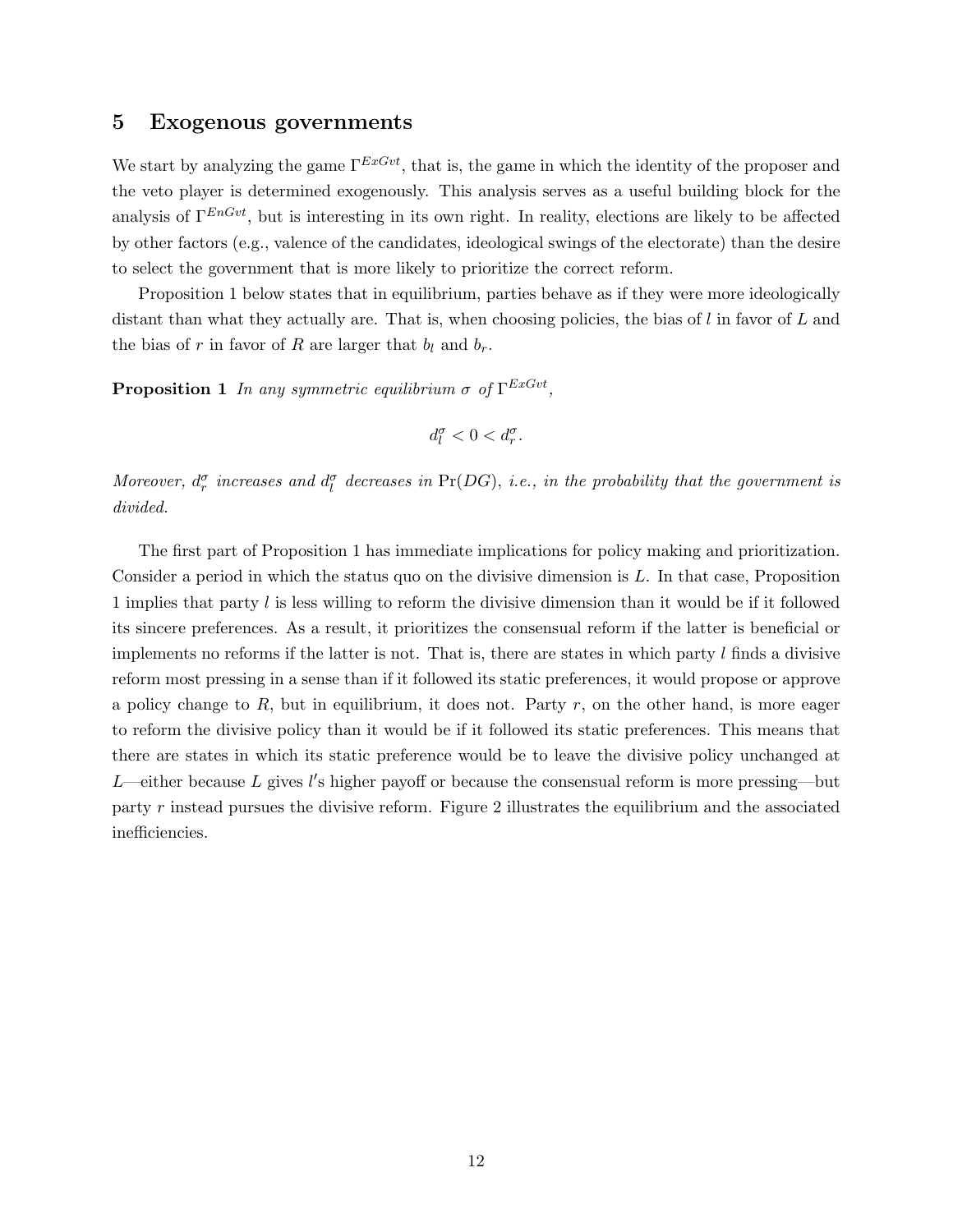

Inefficient divisive<br>reform by r<br>the intuition for F<br>in which governmes<br>s not restrict any  $\frac{1}{2}$ <br>if the consensua<br>o this reform, and<br>those cases, each ident inertia on<br>with the that case<br>orm this<br>e future,<br>the statu<br>that din To build the intuition for Proposition 1 let us start with the case of  $Pr(DG) = 0$ , that is, with the case in which governments are always unified. In that case, the status quo on the divisive dimension does not restrict any government's ability to reform this dimension. However, each party recognizes that if the consensual reform is pressing in the future, then either government will be busy tending to this reform, and hence will need to leave the status quo on the divisive dimension unchanged. In those cases, each party prefers the policy in that dimension to reflect its most likely preference, which is L for l and R for r. The expectation of such circumstances increases the incentives of each party to secure the divisive policy it is most likely to prefer in the future. Note that this effect is completely driven by the agenda constraint: if both policy dimensions could be legislated on in each period, the status quo on the divisive dimension would not affect what policy is in place on this dimension in the future.

When  $Pr(DG) > 0$ , that is, when governments are divided with positive probability, there is an additional effect pushing the parties to behave in a more ideological way. When the government is divided, then even if the consensual reform is not pressing, parties may disagree on what policy is better on the divisive dimension. In that case, the status quo on that dimension remains unchanged. The expectation of such future gridlock further increases each party's desire to secure the divisive policy that it prefers in case parties disagree. This explains the second part of Proposition 1.

In this game the voter does not affect what government she faces, but we can still ask whether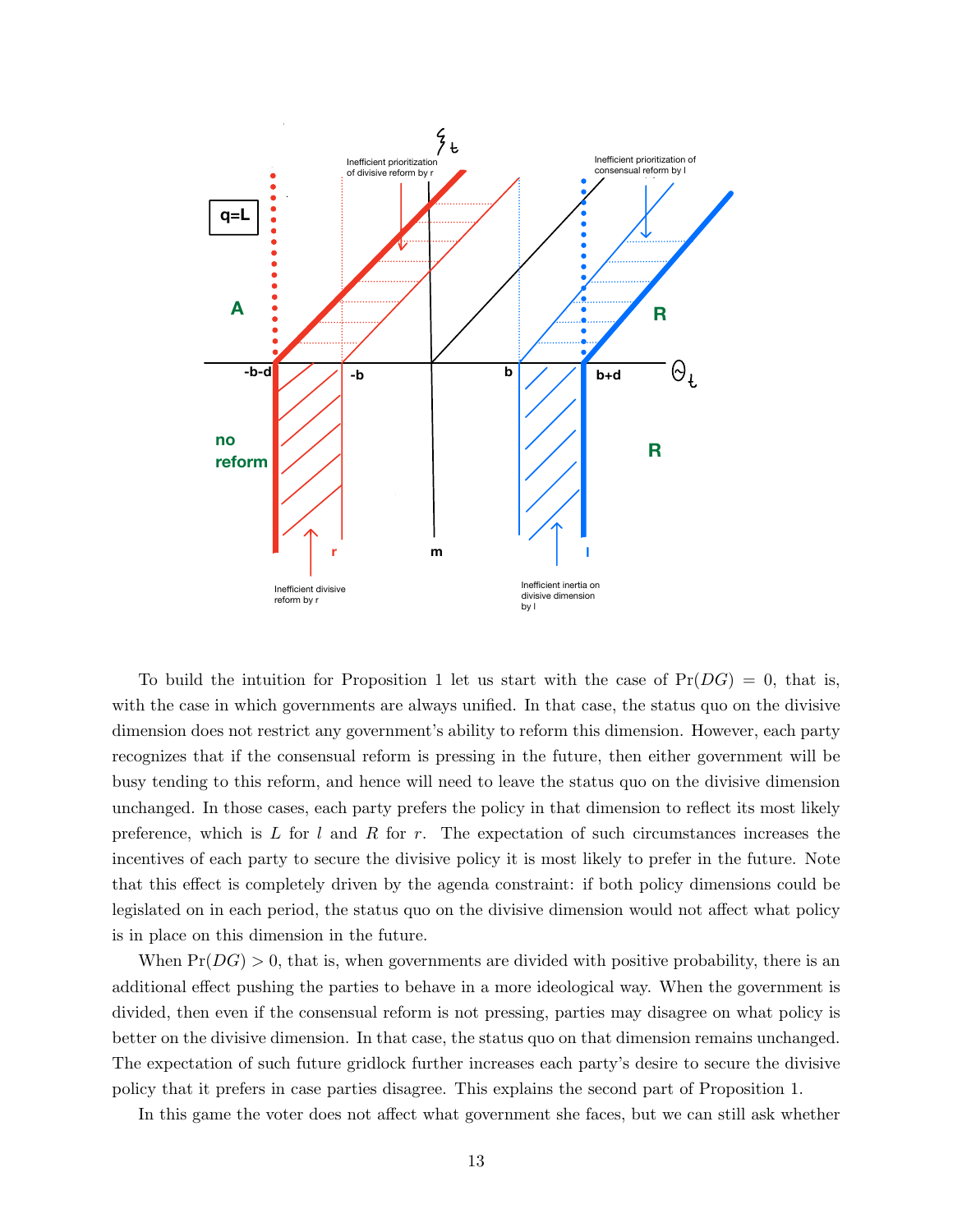she prefers frequent or infrequent divided governments (i.e., what  $Pr(DG)$  she prefers). It turns out that there are two competing effects that make this question difficult to answer. On the one hand, fixing parties behavior as characterized by  $(3)$ , the voter in t prefers a divided government in the sense that for a given agenda setter, she is weakly better off if the veto power is given to the other party. To understand this preference, note that when the consensual reform is not beneficial, the voter agrees half of the time with one party that the divisive reform should be implemented and half of the time with the other party that the divisive status quo should be left unchanged. By symmetry, this makes her indifferent between which party controls policy making or whether the government is divided (in which case the status quo on the divisive dimension stays in place). But when the consensual reform is beneficial, the voter would like to avoid the unnecessary divisive reforms as due to the agenda constraint, such reforms prevent the government from acting on the consensual dimension. Divided governments make such reforms not feasible.

On the other hand, the second part of Proposition 1 implies then that the expectation that future governments could be divided is detrimental to the voter's welfare in the current period, as policy making in the current period is more ideological and less responsive to which policies are pressing. Depending on which effect dominates, the voter may be better off or worse off when the frequency of divided government increases. As we will see in the next section, this is no longer true when the voter elects governments in each period.

## 6 Endogenous governments

In this section, we analyze the game in which at the beginning of each period the voter elects the agenda setter and the veto player. We start by analyzing the game in which the voter is restricted to elect a unified government, but can decide which party holds power. Such a game corresponds to political systems with two parties in which the party receiving the majority of the votes controls policy making. The results from this game also facilitate the exposition of the results of the game when the voter is unrestricted in the type of government she can choose.

#### 6.1 Unified governments only

The proposition below states that the current policy on the divisive dimension affects voter's choice of the government: the voter elects the party whose ideology is typically in line with the current policy on the divisive dimension, that is, the party that is less likely to reform the divisive dimension.

**Proposition 2** Consider  $\Gamma^{EnGvt}$  but assume that the voter can pick only  $(a_t, v_t)$  in  $\{(l, l), (r, r)\}.$ In any symmetric equilibrium,

1. Voter elects the less reformist party: elects

 $(a_t, v_t) = (l, l)$  when  $q_t = L$ ,  $(a_t, v_t) = (r, r)$  when  $q_t = R;$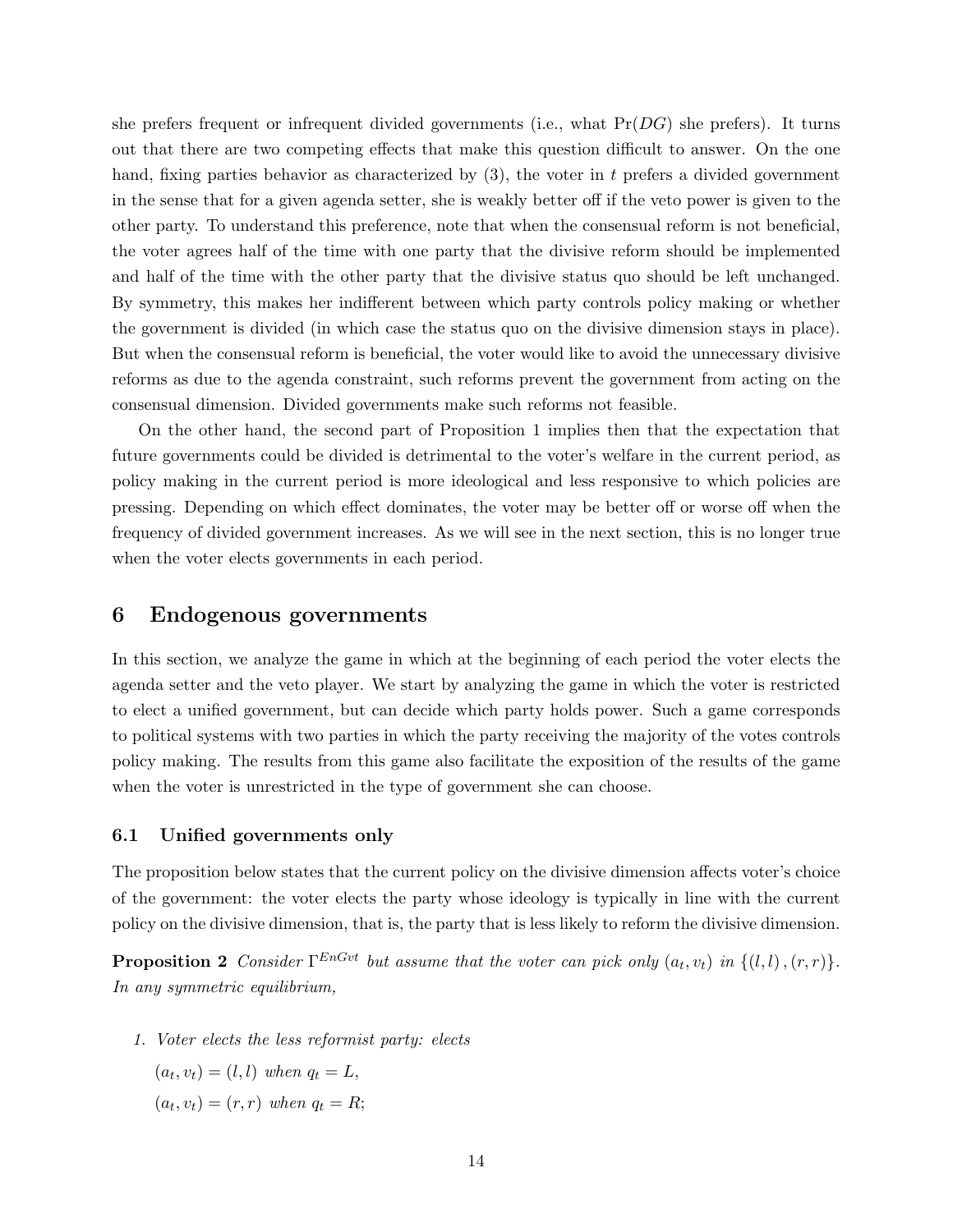2. Parties' behavior is more ideological than in  $\Gamma^{ExGvt}$ : Let  $\sigma^{EnGvt}$  be the best (worst) symmetric equilibrium of  $\Gamma^{EnGvt}$  and  $\sigma^{ExGvt}$  be the best (worst) symmetric equilibrium of  $\Gamma^{ExGvt}$ . Then

$$
d_l^{\sigma^{EnGvt}} < d_l^{\sigma^{ExGvt}} < 0 < d_r^{\sigma^{ExGvt}} < d_r^{\sigma^{EnGvt}}.
$$

To understand the voter's behavior, note that from Lemma 1, we know that parties will be on the opposite sides of voter's preferences, and in any symmetric equilibrium, symmetrically so. So consider first what happens in the absence of an agenda constraint. In that case, each government can freely reform the divisive dimension irrespective of whether it decides to reform the consensual one. The party ideologically aligned with the status quo on this dimension leaves the status quo unchanged in some states  $\theta_t$  in which the voter prefers a reform. The party ideologically misaligned with the status quo on this dimension, on the other hand, reforms the divisive dimension in some states  $\theta_t$  in which the voter prefers to leave the status quo unchanged. Those two inefficiencies from the voter's perspective occur because she delegates policy making to polarized parties, but in any symmetric equilibrium, each of these inefficiencies is equally likely and equally costly. Once we take into account the agenda constraint, however, the latter inefficiency is more costly because it makes the agenda constraint binding: the desire of the party misaligned with the status quo to reform the divisive dimension makes it more likely to ignore a valuable consensual reform, which hurts the voter. Hence, to avoid worsening the agenda constraint, the voter elects the party that is ideologically aligned with the status quo.

The voter's calculus is simple. No party represents her preferences perfectly, in fact, no party represents her preferences well on the divisive dimension. So either party is equally inefficient from the point of view of the voter on that dimension, and all she can hope is that the government she elects will legislate on the consensual dimension. The party less inclined to legislate on the divisive dimensions for purely ideological reasons is the one that is more likely to tend to consensual reforms. Using a real-world analogy, the voter elects Democrats when taxes are high because democrats are less likely to occupy themselves with a tax reform during their tenure and hence more likely to pursue the needed infrastructure reform.

Interestingly, though, part 2 of Proposition 2 states that the anticipation of voter's electoral calculus causes parties to behave in an even more polarized way than they did in  $\Gamma^{ExGvt}$  when governments were chosen at random. Each party is more eager to assure herself her ideological status quo on the divisive dimension not only in anticipation of a binding agenda constraint but also due to the desire to remain in power.

Proposition 2 implies that the voter has a dynamic commitment problem. Her desire to ease the agenda constraint for the next government induces parties to behave in a more ideological way, and hence less in line, with voter's preference. Hence, the inefficiencies that the voter incurs in equilibrium do not only stem from the fact that no party shares her ideological preferences, but also from the fact that parties respond to expected agenda constraints and electoral pressures.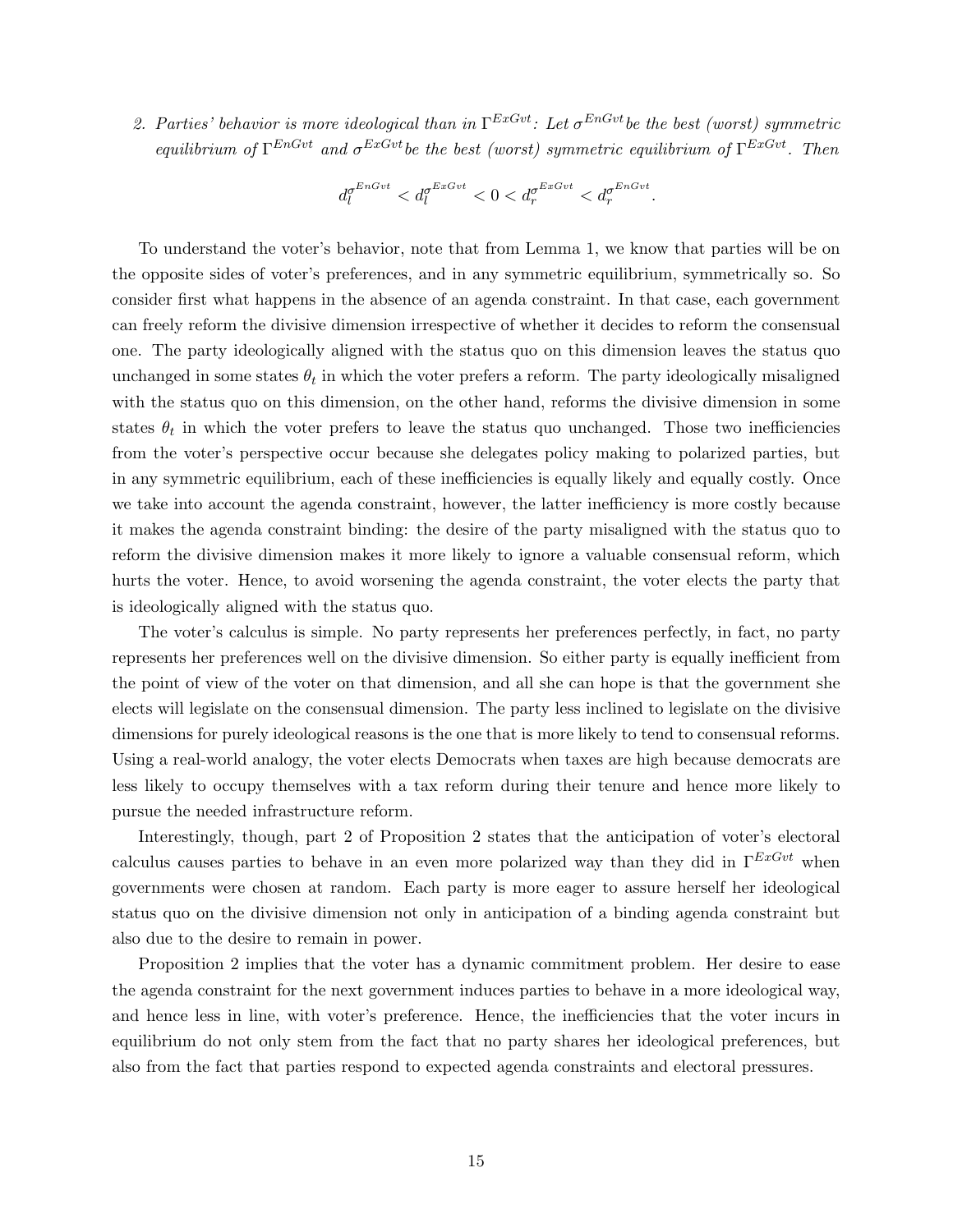#### 6.2 All governments allowed

We consider now the game in which the voter is allowed to freely and independently assign the agenda and veto power among the two parties. This game corresponds to political systems with checks and balances like in the U.S., where the voter can easily elect a divided government by giving control of the Senate to one party and the control of either the House or the Presidency to the other party. Moreover, the institution of the Filibuster in the U.S. Senate all but assures that even if one party controls all three points of power, it needs an approval of the other party to pass major reforms.

The proposition below states that the voter elects a divided government in each period.

## **Proposition 3** Consider  $\Gamma^{EnGvt}$ . In any symmetric equilibrium:

1. Voter elects a divided government with the party misaligned with the status quo as the proposer: She elects

 $(a_t, v_t) = (r, l)$  when  $q_t = L$ ,  $(a_t, v_t) = (l, r)$  when  $q_t = R;$ 

2. Parties behave in a more moderate fashion than when the voter is restricted to unified governments: Let  $\sigma$  be the best (worst) symmetric equilibrium and  $\sigma^{UG}$  be the best (worst) symmetric equilibrium when the voter is restricted to unified governments. Then

$$
d_l^{\sigma^{UG}} < d_l^{\sigma} \text{ and } d_r^{\sigma} < d_r^{\sigma^{UG}}.
$$

The intuition for Proposition 3 is as follows. Voter's choice in period t does not affect parties' subsequent behavior, hence when deciding which government to elect, the voter considers only how parties' behavior maps into reforms under each government. From Proposition 2, we know that the voter dislikes unnecessary divisive reforms as those distract governments from working on consensual reforms. Both, the unified government of the party aligned with the status quo on the divisive dimension and the divided government, prevent such reforms from occurring. Those two governments differ, however, in situations in which both parties are willing to reform on either dimension. In those cases, the aligned party prefers the consensual reform and the misaligned party prefers to divisive reform. The voter can prefer either, but the divisive reform must be quite pressing when even the aligned party is willing to implement it, which makes it likely that the voter prefers the divisive reform as well. Hence, to assure that the divisive reform passes in those circumstances, the voter gives the proposer power to the misaligned party. In other words, a conservative party is more likely to be given a proposer power when divisive issues have liberal solutions as voters want to ensure that when a conservative shift on those dimensions is warranted, it is more likely to be delivered.

Interestingly, contrary to what we have seen so far, the anticipation of voter's behavior has a moderating effect on the parties (part 2 of Proposition 3). Since each party benefits from having the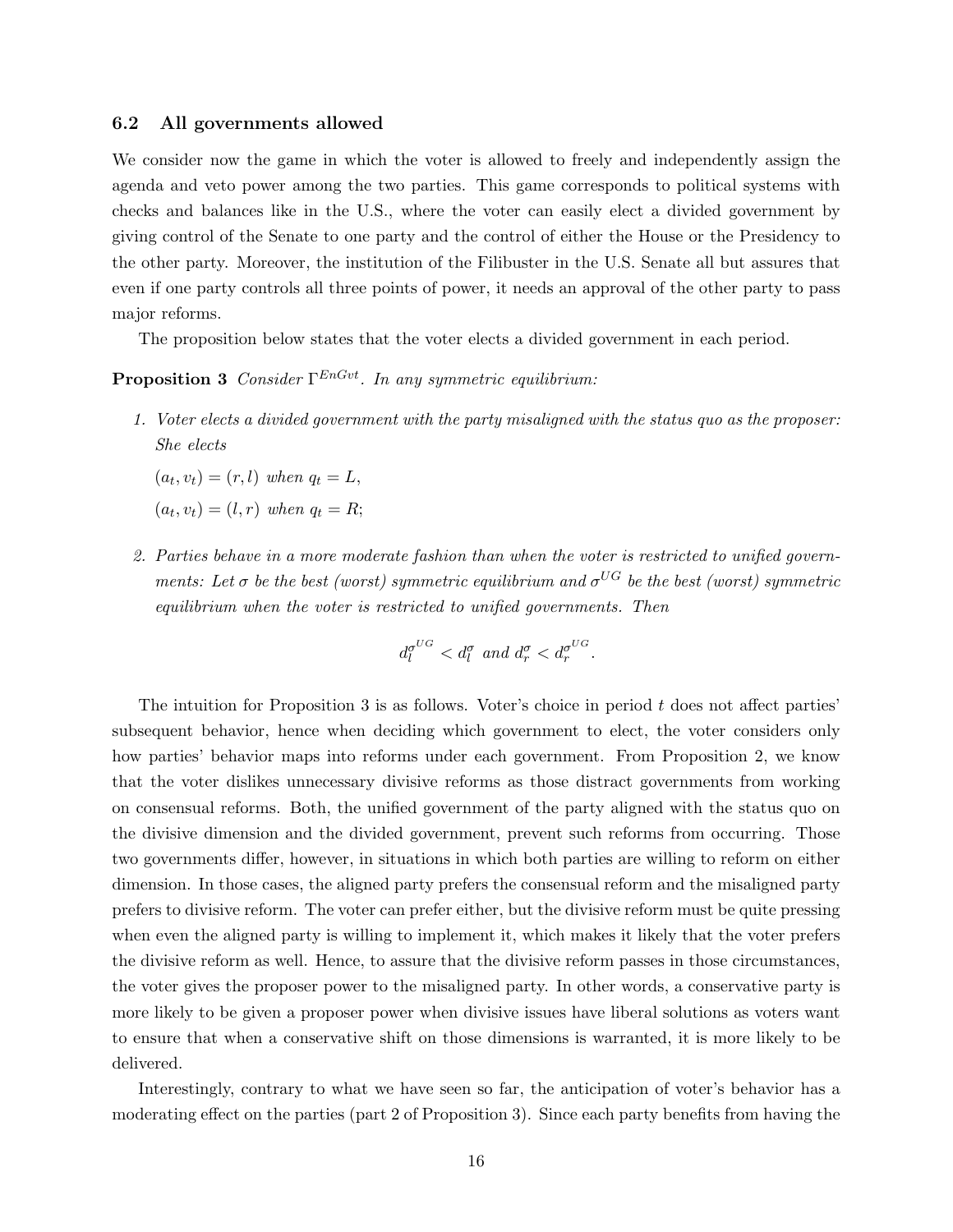agenda power, and a party is certain to be the agenda setter when it is misaligned ideologically with the divisive policy, each party is less inclined to implement the policy aligned with its ideology on this dimension. Hence, their policy making becomes less ideological. Part 2 of Proposition 3 does not state whether  $d_l^{\sigma} < 0 < d_r^{\sigma}$ , that is, whether in equilibrium parties still polarize relative to their sincere preferences. One can show, however, that under reasonable conditions on the distribution of the state, they do.<sup>3</sup> Hence, divided governments moderate parties' behavior relative to what would occur without voter's ability to elect divided governments, but they are still polarized relative to their true ideologies. Hence the finding of our paper is not that divided governments lead to policy moderation, but instead that they deliver smaller polarization than what parties would exhibit if divided governments were not allowed by political institutions.

Proposition 3 states that the voter elects divided governments, but the question remains whether the voter benefits from her ability to do so. The finding that her choice induces moderation suggests that this may be the case, and the corollary below confirms this intuition.

**Corollary 1** In the game  $\Gamma^{EnGvt}$ , the voter is strictly better off if she can choose divided governments than if she can choose only unified governments.

## 7 The role of agenda constraint

The quite novel aspect of the real world policy-making that this model contains relative to the literature is that the government cannot change all policy dimensions at the same time. To isolate the impact of this feature, it is helpful to compare the equilibria of our game to the equilibria of a game in which in each period, the government can act on both policy dimensions at the same time. To abstract away from the orthogonal issue of policy bundling—which is absent from our games by assumption—we assume now that the government sets the policy in each dimension separately. That is, in each period, the agenda setter can propose any policy  $(x, y) \in \{L, R\} \times \{A, N\}$  irrespective of the status quo, and the veto player decides whether to veto the policy change in each dimension separately.

Since parties legislate dimension by dimension, each party agrees on the consensual reform if and only if this reform is beneficial, that is, if  $\zeta_t > 0$ . To characterize the rest of the equilibrium, it suffices then to consider a game with the divisive dimension only. In such a game with the same divided government in every period, Dziuda and Loeper (2016) have shown that parties polarize their behavior leading to excessive gridlock. Since there are two alternatives only, the agenda power is irrelevant, so adding election of the agenda setter to Dziuda and Loeper (2016) would not change anything, and in particular, would not lead parties to moderate their behavior. It is also easy to see then that in a game in which the voter can choose between all governments, the voter is indifferent between any of them. Given that she is indifferent, she can use any election rule leading to various equilibria, but in all equilibria, divided governments do not benefit the voter nor do they favor consensual reform more than other governments. And in the perhaps focal equilibrium in which

<sup>&</sup>lt;sup>3</sup>The authors are working on providing conditions for this claim.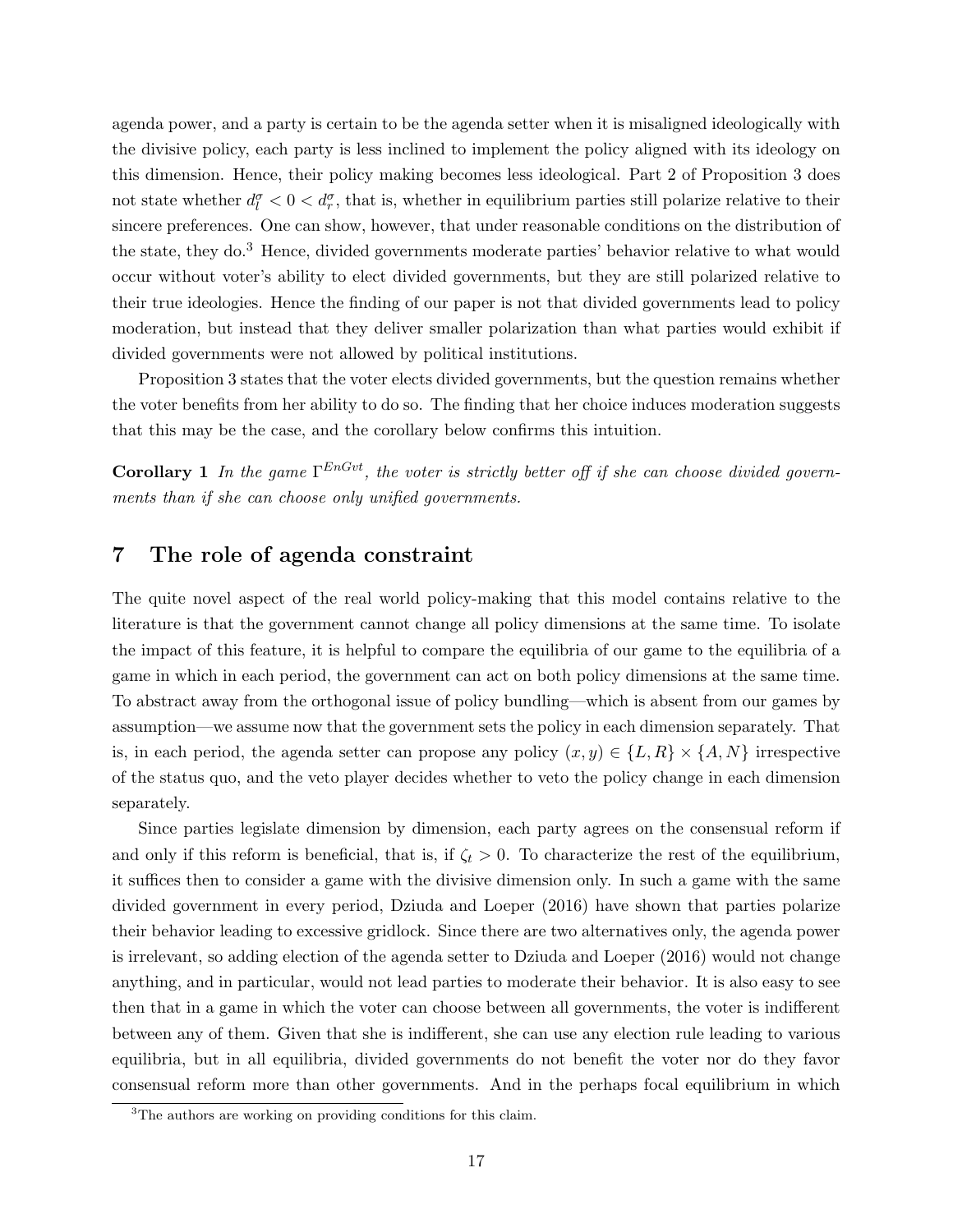the voter chooses a government at random, the fact that she chooses divided governments leads parties to polarize their behavior for the same reasons as in Dziuda and Loeper (2016). Hence, without the agenda constraint, the voter could benefit from an institution that forces governments to be unified. Thus, in our model, the voter's preferences over the different governments and the dominance of divided governments are driven entirely by the policy change constraint.

# 8 Conclusions

Divided governments, and in particular the institution of the filibuster, have received a lot of attention in scholarly as well as popular press. Some argue that they are beneficial in that they foster bipartisanship. No reform is passed unless both parties agree to it, so the society avoids an unnecessary policy churn or partisan reforms. Others counter that in recent years consensus is hard to find and divided governments lead to gridlock. Our results speak to these issues. Consistent with the latter claim, divided governments lead to excessive gridlock on divisive policy dimensions. But if voters were constrained to elect only unified governments, they would elect parties happy with the status quo on the divisive dimension, and voters would experience even more policy inaction on this dimension. Consistent with the former claim, divided governments prioritize consensual reforms but not excessively so: by allocating the proposer power to the party more eager to act on the divisive reform, the voter can prevent unnecessary divisive reforms, but at the same time maximize their probability of passing when they are pressing.

The model does not establish that divided governments lead to policy making that fully satisfies the voter. To the contrary, parties may still polarize and pay more attention to whether the divisive policies reflect their ideologies and less to which reforms are more pressing. We show, however, that when multiple issues compete for parties' attention and parties face agenda constraints, divided governments may be the best choice for the voter.

Our model lends itself to further extensions. In particular, it would be interesting to further study the role of the agenda constraint. Since it is the agenda constraint that drives our results, a question arises what happens when this constraint becomes more binding. To investigate this issue one needs to assume more than two policy dimensions and analyze what happens as we decease how many dimensions parties may legislate on. We conjecture that worsening the agenda constraint would only exacerbate the ideologization of policy making, which may explain the increase in polarization in the U.S. Congress if it is true that policy making has become increasingly complicated and time consuming (Cox 2006). Another interesting extension could be to assume that parties vary in their ability to pass multiple reforms. That is, a more competent party is more likely to reform both issues. In such a setting, we conjecture that when parties become less competent they become more polarized in their policy making on the divisive dimension. Finally, a natural extension would be to allow certain policy dimensions to require more legislative time than others, a characteristics which could possibly be related to their divisiveness (Giannetti et. al. 2016). One might think that parties would be deterred from implementing more time consuming reforms, but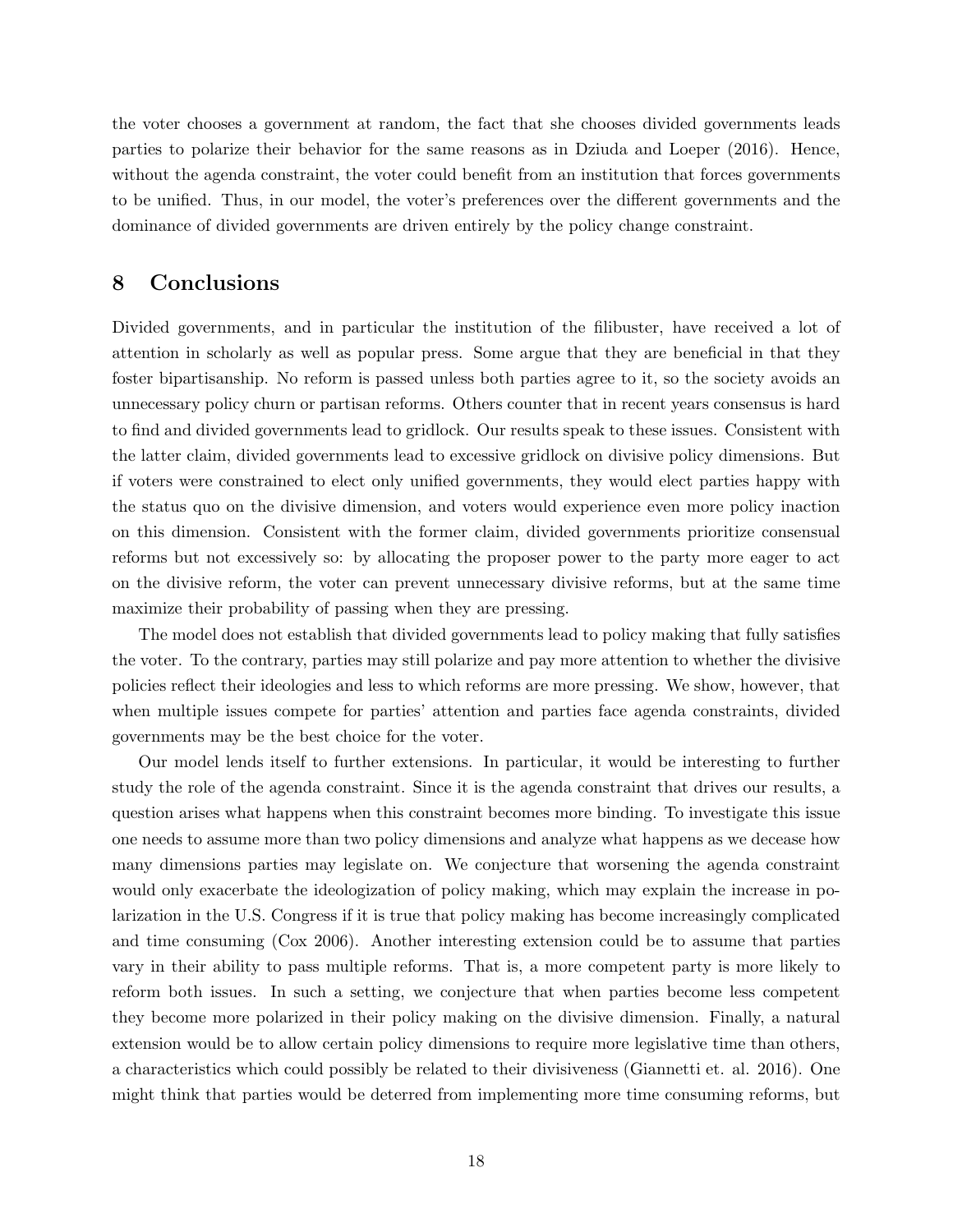in a dynamic framework, this is not obvious because a time consuming reforms is unlikely to be repealed in the future, which increases the benefit from implementing it in the first place.

# 9 Appendix

To be added. The proof for Lemma 1 follows easily from Loeper and Dziuda (2021). The remaining proofs rely heavily on graphical argument using different variations of Figure 1.

## References

- [1] Alesina, A. and Rosenthal, H., 1996. A theory of divided government. Econometrica: journal of the Econometric Society, pp. 1311-1341.
- [2] Brady, David W. and Craig Volden, 2006. Revolving Gridlock: Politics and Policy from Jimmy Carter to George W. Bush. Boulder: Westview Press.
- [3] Chari, V.V., Jones, L.E. and Marimon, R., 1997. The economics of split-ticket voting in representative democracies. The American Economic Review, pp.957-976.
- [4] Chen, Y. and Eraslan, H., 2017. Dynamic agenda setting. American Economic Journal: Microeconomics, 9(2), pp. 1-32.
- [5] Cox, G.W., 2006. The organization of democratic legislatures. The Oxford handbook of political economy, pp. 141-61.
- [6] Cox, Gary W., and Mathew D. McCubbins, 2005. Setting the Agenda: Responsible Party Government in the U.S. House of Representatives. NY: Cambridge University Press.
- [7] Cox, G.W. and McCubbins, M.D., 2007. Legislative leviathan: Party government in the House. Cambridge University Press.
- [8] Fiorina, Morris P. "Divided Government in the States." Political Science and Politics, December 1991, 24(4), pp. 646-50
- [9] Fong, C. and Krehbiel, K., 2018. Limited obstruction. American Political Science Review,  $112(1)$ , pp. 1-14.
- [10] Giannetti, D., Pinto, L. and Pedrazzani, A., 2016. Setting parliamentary calendars: How parties allocate time for plenary debates on bills. Political Studies, 64(4), pp.1016-1035.
- [11] Jacobson, Gary C. The electoral origins of divided government. Boulder, CO: Westview Press, 1990.
- [12] Krehbiel, K., 1998. Pivotal Politics: A Theory of U.S. Lawmaking. Chicago: University of Chicago Press.